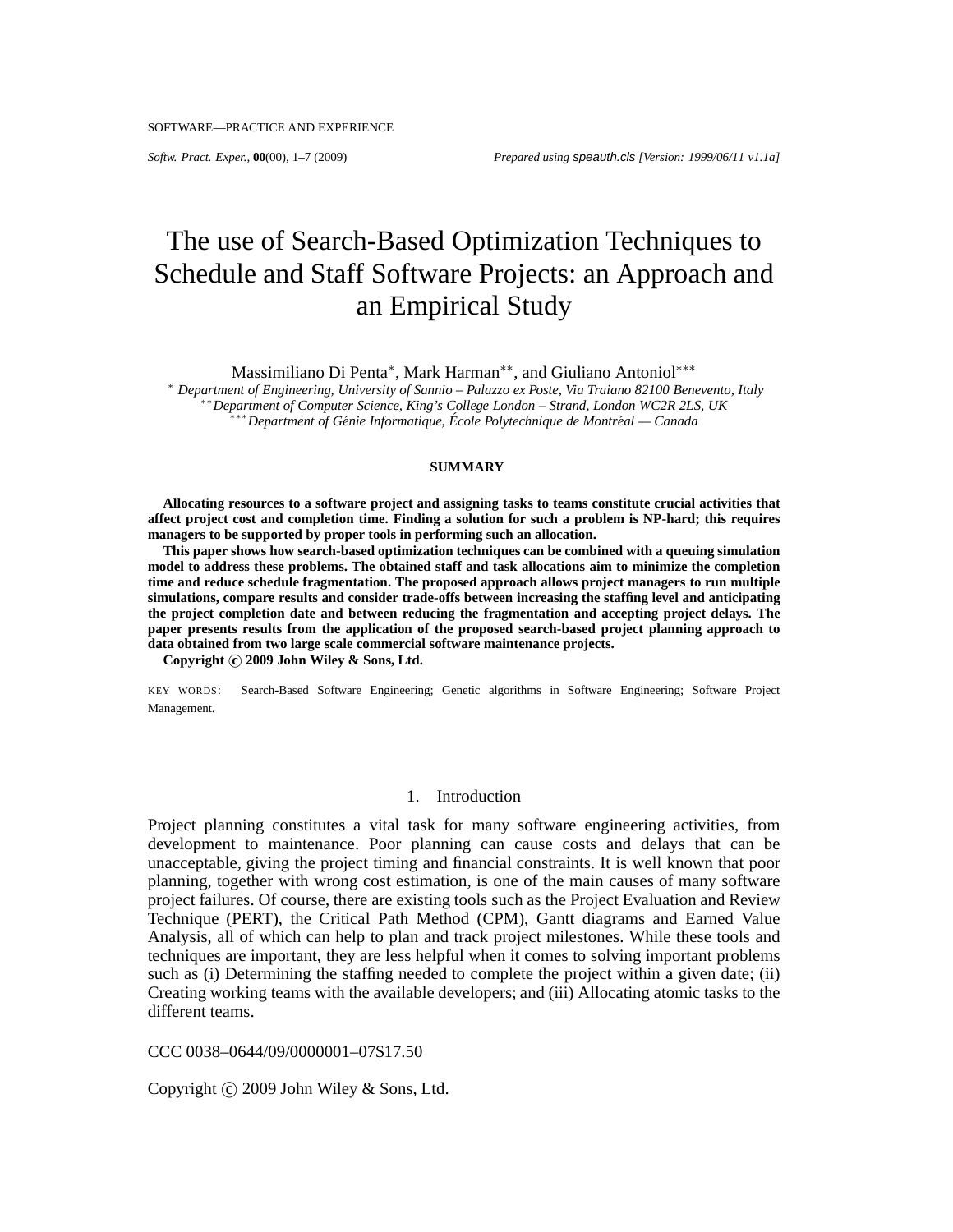To achieve these objectives, we first need to organize the work (i.e., the project) in atomic, work packages (WPs), often derived from the project Work Breakdown Structure (WBS). Then, WP development/maintenance effort is estimated, using one of the many techniques available (such as COCOMO [1] or analogy estimation [2]). Subsequently, staffing can be determined using a queuing-simulation approach, as proposed by Antoniol *et al.* [3]. The project schedule can be further optimized by i) determining the distribution of developers into teams and ii) properly assigning WPs to teams. The two factors are clearly interwoven. Given a fixed distribution of developers into teams, there exists a WP assignment to teams that minimizes the time required to carry out the project. This can also be thought of as the optimal order in which the WPs flow into a queuing network that models the development or maintenance process [3]. Such resource allocation problems are instances of the 'bin packing problem', the solution of which is known to be NP-hard [4] and for which, searchbased techniques are known to be effective [5]. For a large software project, the space of possible project planning solutions is far too large to search manually or to adopt exhaustive enumeration of solutions to locate the optimal project organization. The problem of simply determining the optimal ordering of  $n$  WPs has search space size  $n!$ , which is clearly prohibitively large for non-trivial projects.

This paper explores the way in which search techniques can be combined with techniques from queuing theory to produce optimal or near optimal solutions to software project planning. Specifically, the paper addresses problems associated with the determination of the order in which to process WPs, and their allocation to teams of developers. Searchbased techniques are not guaranteed to converge to a global optimum; nevertheless they are able to find near-optimal solutions that are often close enough to the best possible project configuration. In our case, the manager is interested to complete the project within a given deadline or to deliver the product to the customer in a time that is short enough not to conflict with his/her other work, and to satisfy the customer delivery requirements.

The decision whether a particular solution can be considered acceptable is left to the project manager; the approach simply provides decision support by allowing for exploration of the trade offs and inherent tensions between potential solutions. In other words, the approach aims to aid the manager in her/his scheduling and staffing task, not to replace her/him. In many software projects, the manager's task is to balance conflicting goals/objectives such as staffing level, completion time, or resource utilization, rather than finding a global optimum for one of these objectives. The approach can be applied to both development and maintenance projects, and accounts for several realistic situations that typically occur in real world software project scenarios, such as:

- 1. **Dependences**, in particular, we deal with inter-dependences between WPs. Any WP that has a dependence cannot be handled until the WP on which it depends on have been processed.
- 2. **Schedule Fragmentation**. This is a consequence of inter-dependences. If a WP is assigned to a team and ready to be processed, but WPs upon which it depends have yet to be processed, the team is potentially idle, awaiting completion of pre-requisites.
- 3. **Conflicting objectives**. Shorter project completion time can be achieved with higher staffing costs and vice versa. The approach provides the manager with a Pareto front [6] of solutions optimizing conflicting objectives.
- 4. **Need for specialized developers**. In many cases it happens that WPs need to be dispatched to teams composed of developers specialized on specific domains or knowledgeable of a given technology. The approach accounts for staff teams of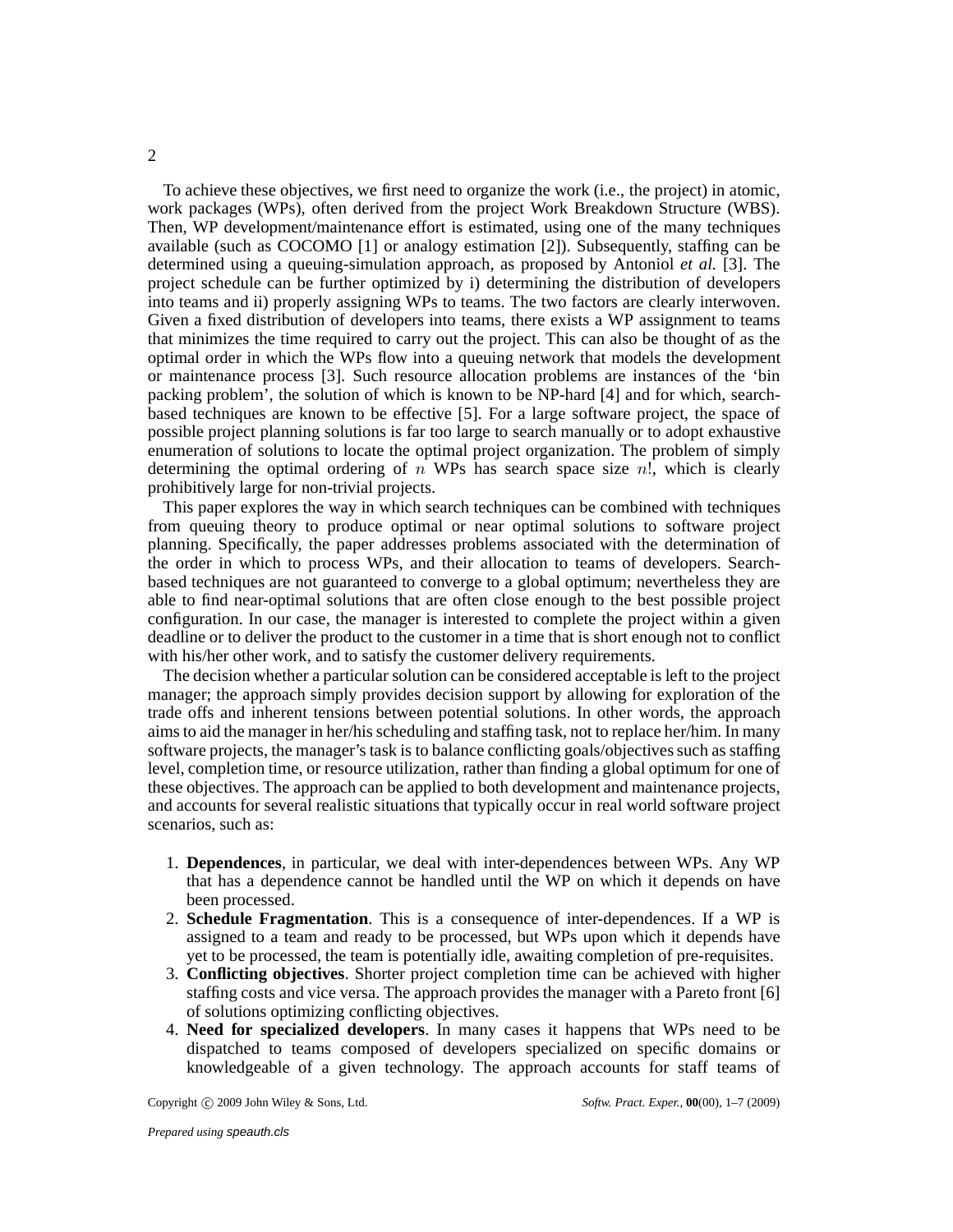specialized developers and addresses the problem of determining the WP allocation to these specialized teams.

In order to validate the techniques introduced in the paper, empirical results are presented from two large-scale case studies of maintenance projects from two large software development organizations, specifically a Y2K remedial work project (*Project A*) and a multiplatform evolution project (*Project B*). *Project B* required, overall, less effort than *Project A*, while its development activities were constrained by dependences among WPs. The empirical study compares the performance of different heuristics, namely Genetic Algorithms (GAs), Stochastic Hill Climbing, and Simulated Annealing.

More specifically, the primary contributions of this paper are as follows:

- 1. The paper introduces an approach to search based software project management that caters for the above four mentioned issues of dependences, fragmentation, conflicts and specialization. These four aspects are highly prevalent in software projects and so any optimization based approach to project management needs to pay particular attention to them if it is to be useful as a decision support tool for software intensive projects. The approach is also novel because it is the first to use a Pareto-optimal approach to balancing conflicting concerns in software project management.
- 2. The paper adapts several algorithms for search based optimization to apply them to these problems. The algorithms used in the paper are simulated annealing, single and multi-objective genetic algorithms and hill climbing.
- 3. The paper presents the results of experiments on data from two large real world software projects, which assess the performance of each of the algorithms, and the effects of different staffing levels, fragmentation and employment of specialist developers.

The optimization algorithms and methods used in this paper are complex to be understood by project managers. However, the sophistication of proposed approach can be easily 'wrapped' to hide this complexity; managers need only input information with which they are familiar (e.g., staffing level, developer expertise, constraints between WPs and so on). The results the manager receives are also easily intelligible without any knowledge of the techniques being used. This 'wrapability' must be an important feature of any approach to search based software project management, since the decision makers cannot be assumed to have interest or skills in search based optimization.

The remainder of the paper is organized as follows. Section 2 discusses the related work on the use of search-based techniques to solve software engineering problems, and the related literature on project scheduling and planning. Section 3 describes the proposed searchbased project planning approach, while Section 4 details the way in which search-based optimization techniques can be used to find a solution to the project scheduling and staffing problem. Section 5 presents the results of a series of experiments that evaluate the proposed techniques on data from the two commercial software projects. Finally, Section 6 concludes.

# 2. Related Work

Search techniques have previously been applied to scheduling problems in general with good results as described by Davis [7]. The mathematical problem encountered is, as described by the author, the classical, NP-hard, bin packing or shop-bag problem. A survey of approximated approaches for the bin packing problem is presented by Coffman *et al.* [8].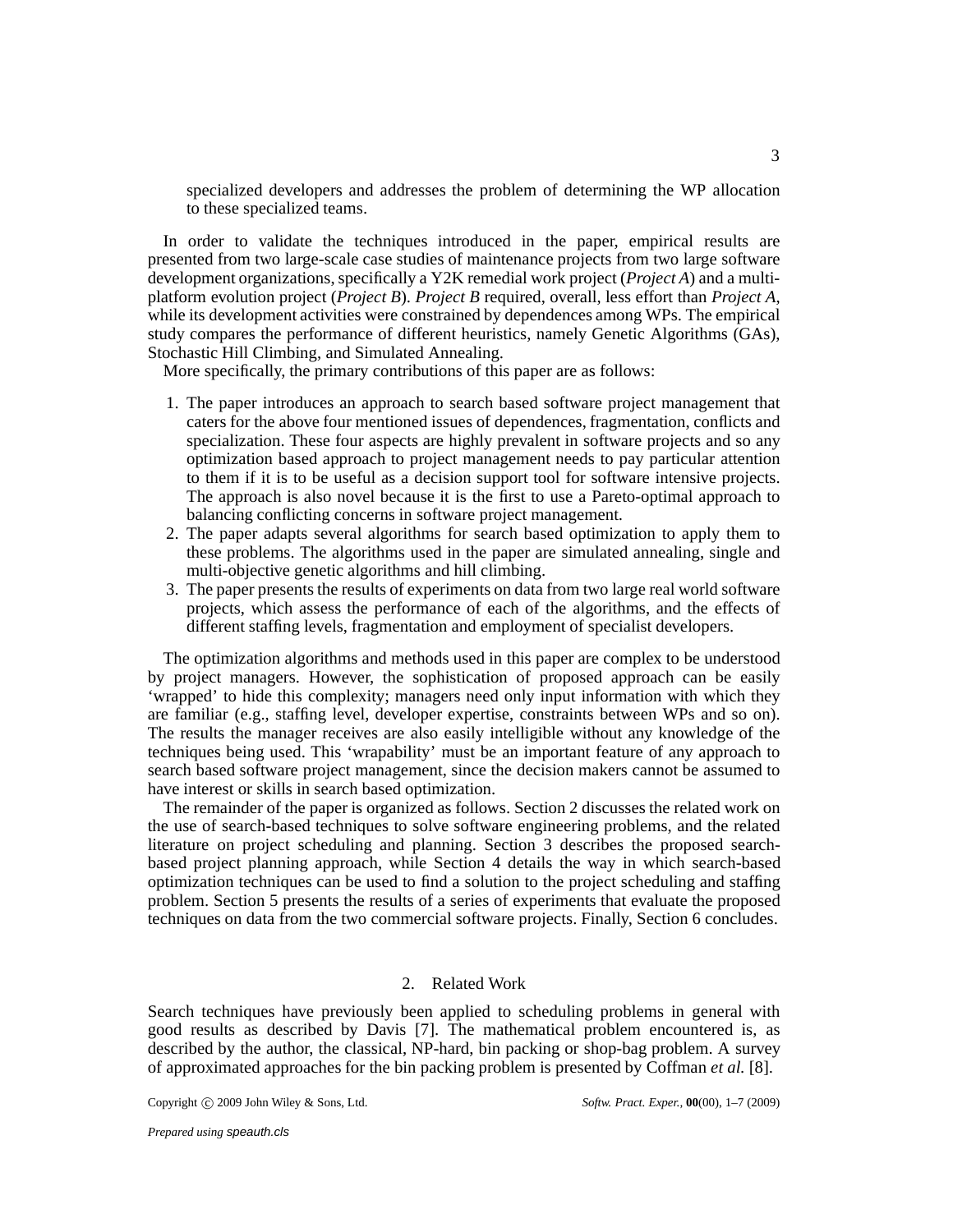A survey of the application of GAs to solve scheduling problems has been presented by Hart *et al.* [9]. Kolisch and Hartmann [10] also surveyed different techniques for project scheduling, although their study was not focused on software engineering. Our work shares with this previous work the finding that techniques such as genetic algorithms and simulated annealing represent the best search based techniques in terms of performance for this kind of problem. This may be an indication that Search based Software Project Planning (SBSPP) may benefit from results from the more general literature on project scheduling.

However, these previous results have been obtained from non-software projects. It is only more recently that researchers have turned their attention to the special problems encountered by software project managers and the ways in which search based optimization techniques can be applied to help to provide mechanisms for decision support.

Surveys of the general area of Search Based Software Engineering (SBSE) that contain a treatment of SBSPP can be found elsewhere[11, 12, 13], this section focuses specifically on the development of SBSPP as a sub area of activity within SBSE and the relationship of this previous work to that in the present paper.

Chang *et al.* [14, 15, 16, 17] were the first to publish on SBSPP [14], with their introduction of the Software Project Management Net (SPMNet) approach for project scheduling and resource allocation, which was evaluated on simulated project data. Aguilar-Ruiz *et al.* [18, 19] also presented early results on evolutionary optimization for SBSPP, once again evaluated on synthetically created software project data. Like Aguilar-Ruiz *et al.* our approach seeks to inform and assist the project manager, not to replace the crucial human element in decision making about project plans.

The allocation of teams to work packages in SBSPP can be thought of as an application of a bin packing problem [8]. Motivated by this observation, Chicano and Alba [21, 22] applied search algorithms to software projects to seek to find allocations that achieve earliest completion time (tightest packed bins, where bins are teams and WPs are the items to be packed). The present authors also worked on a similar bin packing formulation [23] upon which the present paper builds. Alba *et al.* [24] were the first to experiment with parallel implementations of SBSE techniques for SBSPP, thereby exploiting the potential of parallel computation for improved efficiency.

In the past three years, there has been a significant upsurge in interest ins SBSPP, with many different SBSE techniques being applied ot the problem. For example, a scatter search has been recently applied [25] to the problem of minimizing project completion duration. Scatter Search was also used by Alba *et al.* [24] but it is a technique not otherwise much used in SBSE work. Also, several recent papers (published in 2008) [26, 27, 28] present results for formulations of software project planning, evaluated using synthetic data.

The present paper is a version of our previous work [23], extended to handle developer specialization, dependences and fragmentation and also extended to present more empirical results and evaluation and additional algorithms (notably the use of a Pareto-optimal approach for handling conflicts). The use of queuing simulations also builds on the present authors' previous work (see Antoniol *et al.* [3]).

None of the previous work on allocation of staff to work packages has used a Pareto-optimal approach. Also, to the authors' knowledge the evaluation previous work on these problems has been based solely on synthetic rather than real data. For the related topic of search based cost estimation for software projects [29, 30, 31], real data is routinely used in evaluation, but for SBSPP there is comparatively little real world data available. Synthetic data is very useful for experimenting with search based algorithms under controlled conditions; it facilitates exploration of scalability and robustness. However, real-world data additionally allows the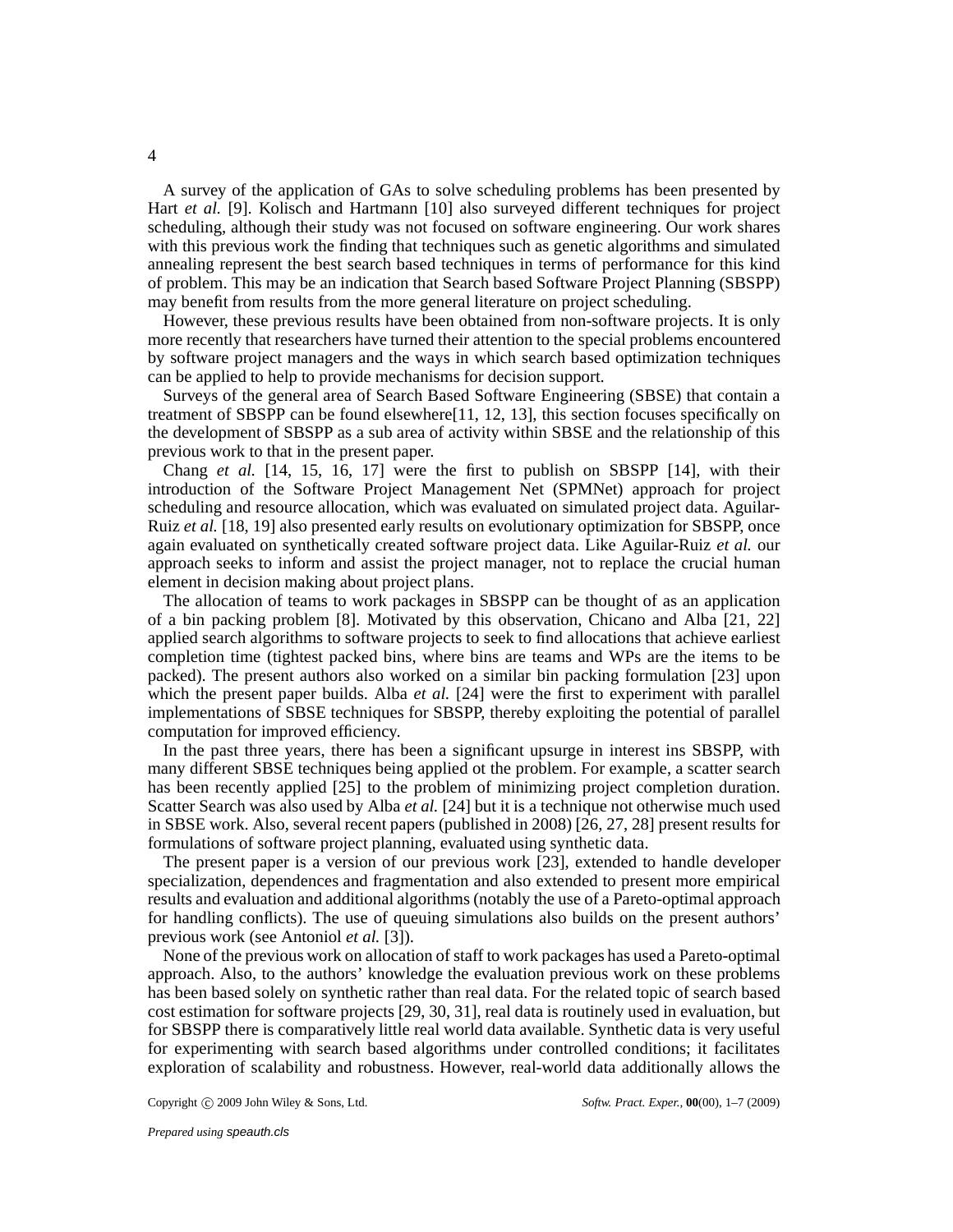researcher to address questions such as the effects of different staffing levels, fragmentation effects and employment of specialist developers, as we do in the present paper.

In common with the present paper, the authors' recent work on risk reduction for SBSPP [32] presents an evaluation using real world data and also adopts a Pareto-optimal approach. However, this other recent work [32] is concerned with finding a robust project schedule and does not cater for the issues of fragmentation and developer skill assignment.

Queuing theory was also applied by Ramaswamy [33] to model software maintenance projects. Simulations of a software maintenance process were performed by Podnar and Mikac [34] with the purpose of evaluating different process strategies rather than staffing the system. Recently, Bertolino *et al.* [35] proposed the use a performance engineering technique, based on the use of queuing models and UML performance profiles, to aid project managers for decision making related to the organization of teams and tasks. We share with them the idea of using queuing networks to model software processes and to support managers in their choices. In our case, the use of search-based techniques suggests to managers the configuration able to minimize the completion time and maximize the efficiency in resource usage, also considered an important issue by Bertolino *et al*.

Recently, Gutjahr *et al.* [36] and Stummer *et al.* [20] formulated the portfolio selection scheduling and staffing problem as a non linear mixed integer optimization. The proposed objective function aggregates two terms: a per project gain and a global company efficiency improvement over the scheduled time span. Employees possess skills, abilities modeled as competencies; competencies are quantified as real values possibly changing over time. Projects are made up by tasks and each task is decomposed into one or more work packages. A work package is a logical unit requiring a given, deterministic and known, effort of a single competence. Then, the problem is solved using different heuristics, namely Ant Colony Optimization (ACO), and GAs combined with a problem-specific greedy technique. Results of a study conducted on data from an e-commerce project showed that GAs are slightly superior than ACO except than in some cases.

Several commonalities can be found with the present work. We share with Gutjahr *et al.* [36] and and Stummer *et al.* [20] the assumption of atomic tasks, the fact that a work package is organized around a single precise skill and the high level ideas. However, they tackle a different problem, the portfolio managment problem while we assume the project is already assigned. In our formulation we explicitly model two contrasting objectives: the project completion time and the fragmentation. Completion times and fragmentation are only implicitely managed by Gutjahr *et al.* and Stummer *et al.* via constraints. At a higher level, we sought to determine the Pareto front and let the project manager decide the final project configuration, while Gutjahr *et al.* and and and Stummer *et al.* compute a solution that mets the constraints.

Other than search based optimization techniques, of course other approaches are used for (software) project scheduling. For example, Constraint Logic Programming (CLP).was used by Barreto *et al.* [37]. However, the focus of their work is different from ours: they aimed at assigning maintenance requests to the most qualified team in terms of skills, or to the cheapest team, or to the team having the highest productivity. To this aim, they assumed the existence of a relationship between completion time and developer skills. This, however, was not empirically supported by data from real projects. Instead, the authors showed with a controlled experiment that managers were able to benefit of the tool to schedule a (fictitious) project better and faster. Results of such an experiment indicates that automatic project scheduling approaches can be a valuable support for managers, thus approaches addressing different objectives, like ours, are worth of being investigated.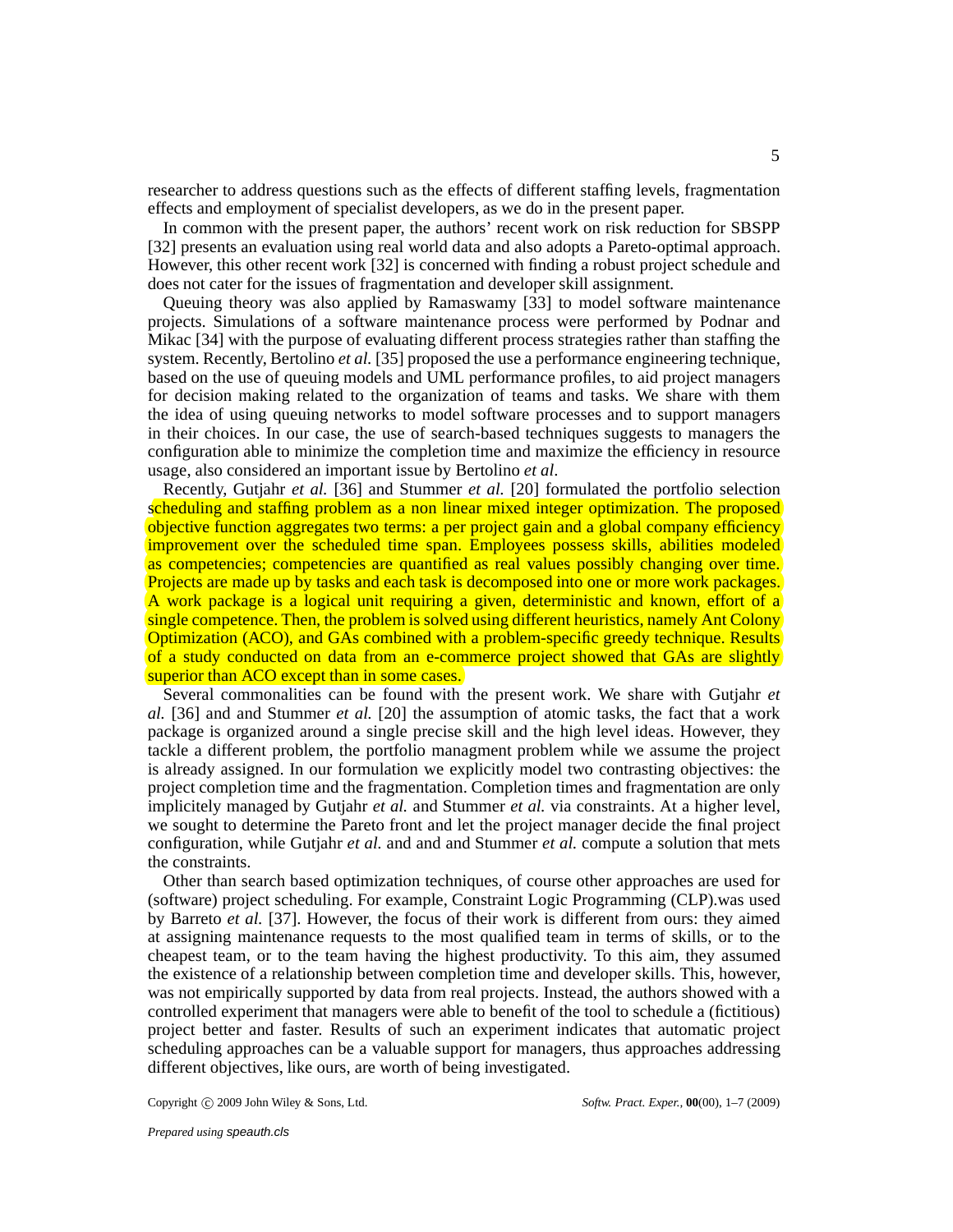6

Issues connected to empirical studies of software process simulation modeling are also discussed by Raffo *et al.* [38], with particular reference to the estimate of simulation parameters from real-world data, and to compare actual results to the model's results. Abdel-Hamid [39] published an approach based on system dynamics modeling to verify the degree of interchangeability of men and months [40]. Results from the analyzed case study do not fully support Brooks' law. Nevertheless, in case there is communication overhead, the proposed search-based approach can still be applied, as shown in a companion paper [41] where the authors discuss the effect of different communication overhead models on the project planning (and resulting completion time) obtained by means of the proposed search-based approach.

#### 3. The Search-Based Project Planning Approach

The approach presented in this paper allows to find (near) optimal solutions for the following problem:

*Given a set of WPs—having some dependence constraints—and an available pool of N developers, create teams of developers and assign WPs to these teams so that the project completion time is (near) minimized. Also, the approach shall (near) minimize the schedule fragmentation, i.e., the total number of days in which developers remain inactive because the WPs they have been assigned depend on other WPs still to be processed. Finally, if each WP requires a particular expertise, the approach shall staff teams composed of specialized developers, so that each WP is assigned to a team having the proper expertise.*

In the following we provide a formal statement of the above formulated problem. Then, it is described how a problem solution can be represented, and how quality of a solution (the fitness function) can be evaluated.

## **3.1. Problem statement**

Let us consider a maintenance or development project having assigned  $N$  developers  $D \equiv \{d_1, d_2, \ldots, d_N\}$  and composed of M atomic WPs  $W \equiv \{w_1, w_2, \ldots, w_M\}$ . Each WP  $w_i$  is characterized by an estimated development/maintenance effort  $e_i$  and requires a particular expertise  $ex_i$  in a set of expertises  $Ex \equiv \{ex_1, ex_2, \ldots, ex_P\}$ . The function  $ExW: W \to Ex$  given one WP  $w_i$  assigns its expertise  $ExW(w_i)$ .

Each software developer possesses a set of expertise competences in  $Ex$ . The function  $Exp: D \to 2^{Ex}$ , given developer  $d_j$  returns her/his set of expertise  $Exp(d_j)$ . Furthermore, we consider a set of dependences between WPs  $Dep \equiv \{dp_1, dp_2, \ldots, dp_Q\}$  each one having the form  $dp_l: w_i \to w_j$  i.e.,  $w_i$  needs to be completed before  $w_j$  can be started. Notice that in this model cyclic dependences, in theory, may exist. However we do not model the case in which two or more WPs have to be worked out simultaneously, in parallel. Thus, prior to applying the approach, it is necessary to make the dependency graph acyclic by removing cyclic dependences or collapsing loops into a single WP.

The manager's task is to determine a set of L teams  $\mathcal{T} \equiv \{T_1, T_2, \dots, T_L\}$ , an assignment of WPs to teams and a suitable order of assigned WPs such that dependences are satisfied while minimizing completion time and fragmentation.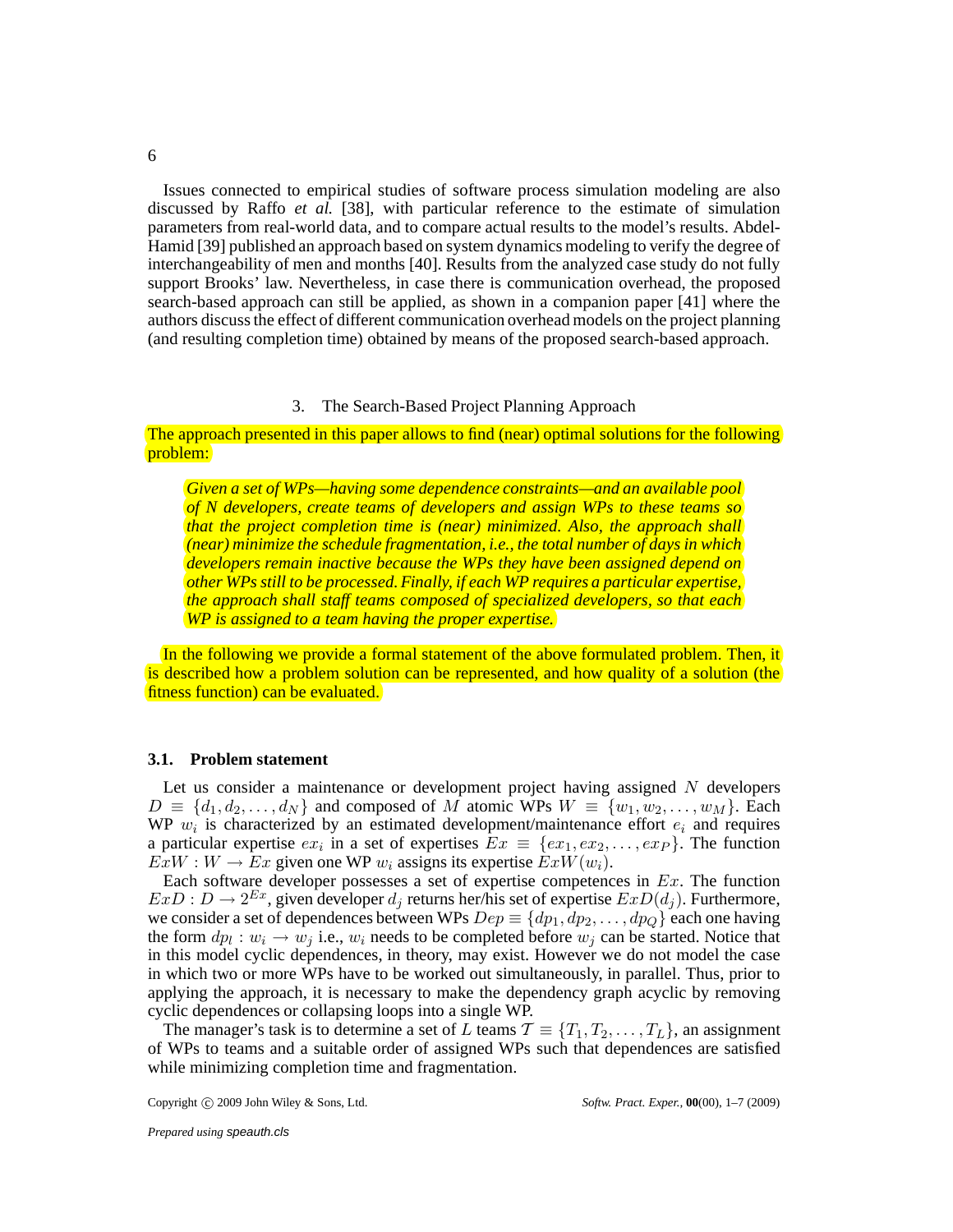To support the manager in her/his task we assume that teams in  $T$  must have the following four properties:

- 1.  $\bigcup_i T_i \subseteq D$ , i.e., teams are composed solely of developers in D;
- 2.  $\forall i, j \land i \neq j$   $T_i \cap T_j = \phi$ , i.e., teams are non-overlapping;
- 3.  $\forall T_j \in \mathcal{T} : \bigcap_{d_i \in T_j} Exp(d_i) \neq \emptyset$ , i.e., developers in one team must share a common set of expertise competences;
- 4.  $\forall w_i \in W \ \exists T_j \in \mathcal{T} \mid ExW(w_i) \in [\bigcap_{d_i \in T_j} ExD(d_i)],$  i.e., in order to complete the project, the manager must allocate teams so that the required expertise is covered by at least one team.

To model the manager's choices, any approach supporting project scheduling should also provide a function  $MwT : W \to T$  such that given a WP  $w_i$  it produces its assignment  $MwT(w_i)$  to a team. We require that  $MwT$  defines a partition  $WPT_1, WPT_2, \ldots, WPT_L$ over W—i.e., it assigns each WP to one and only one team—such that the assignment is compliant with expertise constraints. More formally, we require that for each  $w_j$ , the constraint  $ExW(w_j) \in \left[\bigcap_{d_l \in MwT(w_j)} ExD(d_l)\right]$  must be satisfied. In the following, to simplify the notation, let us denote by  $MwT(W, T_j)$ , the set  $WPT_j$  of WPs assigned to  $T_j$ . For each set  $WPT_i$ , the manager must define a permutation  $P_i$  so that dependences in  $\dot{Dep}$  are satisfied while completion time and fragmentation are minimized.

To express and verify dependences, we observe that given T,  $WPT_1, WPT_2, \ldots, WPT_L$ and the set of permutations  $P_1(WPT_1), \ldots, P_L(WPT_L)$ , it would be possible to determine when each WP will start and when it will be completed. As will be described in Section 3.2, this is done by using queuing simulation. That is, assume that the WP  $w_i$  is assigned to team  $T_{a_i}$  having a workload  $WP_{a_i}$  ordered as defined by the permutation  $P_{a_i}$ , then the queuing simulation computes the start time and the completion time for  $w_i$ , referred as  $tb(w_i, T_{a_i}, P_{a_i})$ and  $te(w_i, T_{a_i}, P_{a_i})$  respectively.

Dependence constraints can be described in terms of  $tb$  and  $te$ . That is, a dependence  $dp_l: w_i \rightarrow w_j$  is mapped into the additional problem constraint as follows. Suppose that WP  $w_j$  is assigned to  $T_{a_j}$ , then dependences are preserved provided we have that:  $tb(w_i, T_{a_i}, P_{a_i}) \leq te(w_j, T_{a_j}, P_{a_j}).$ 

Overall we must determine L, T,  $MwT$  (and thus  $WPT_1, WPT_2, \ldots, WPT_L$ ) the family of permutations  $P_1, \ldots, P_L$  so that queuing simulation can compute two functions representing the objectives of our optimization problem:

- $f_1 = Ct(L, T_1, \ldots, T_L, MwT, P_1, \ldots, P_L)$ : *completion time* of the overall project, i.e., time from when the first WP is sent into the queue to when the work on the last WP has been completed;
- $f_2 = Frag(L, T_1, \ldots, T_L, MwT, P_1, \ldots, P_L)$ : *fragmentation*, i.e., the total amount of idle person months in the schedule, due to the need for completing a WP before other WPs in the queue could be processed. The fragmentation issue is discussed in detail in Section 3.4.1.

Using this notation, it is possible to define the project allocation optimization problem formally as follows: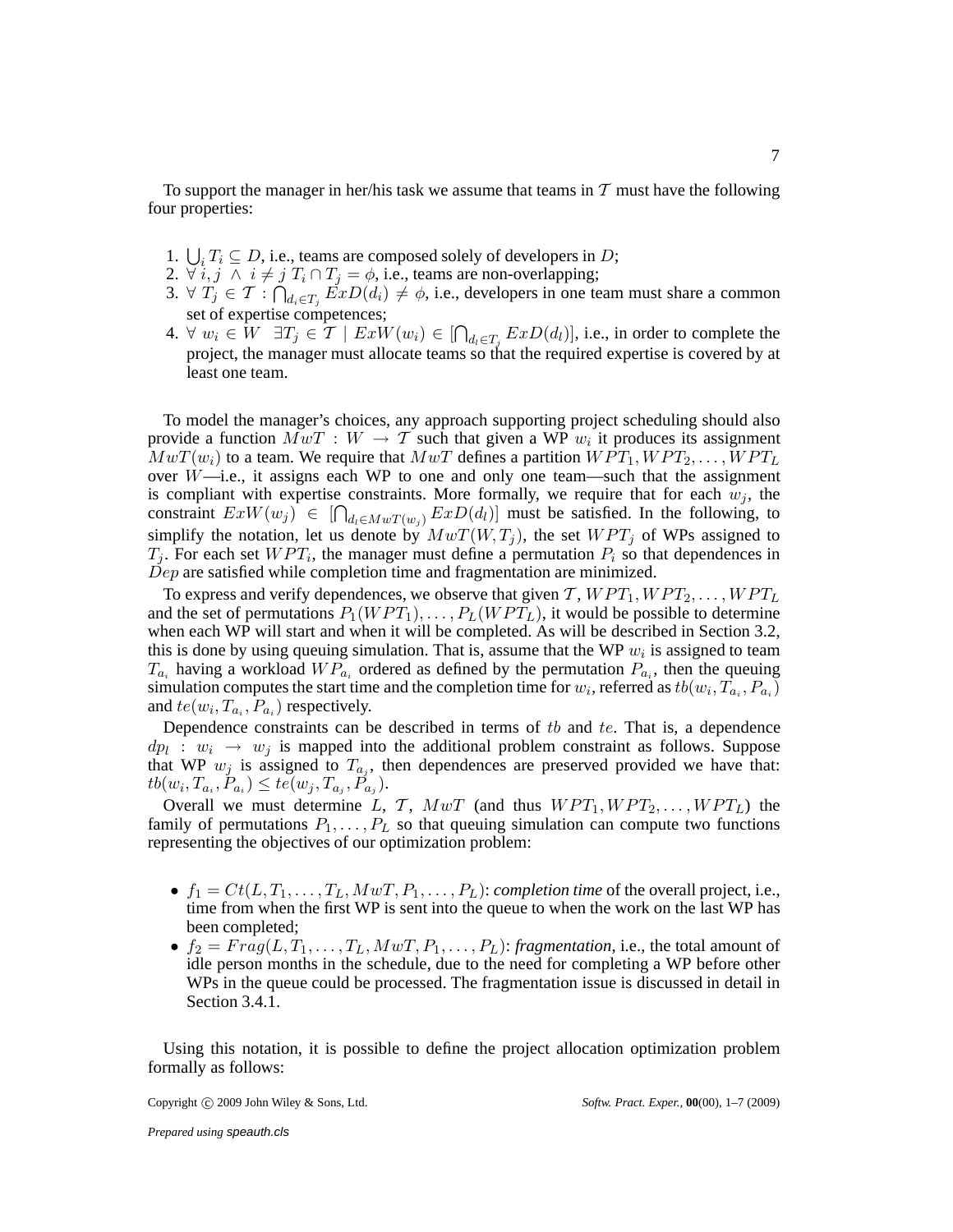

*Figure 1. Project scheduling: the queuing model.*

$$
\min_{L,T_1,\dots,T_L,MwT,P_1,\dots,P_L}(f_1,f_2)
$$
\n*such that*\n
$$
\forall T_i, T_j \in \mathcal{T} : T_i \cap T_j = \phi
$$
\nDisjoint teams\n
$$
\forall T_j \in \mathcal{T} : \bigcap_{d_i \in T_j} ExD(d_i) \neq \phi
$$
\nShared expertise\n
$$
d_i \in T_j
$$
\n
$$
\forall w_i \in W \exists T_j \in \mathcal{T} \mid ExW(w_i) \in [\bigcap_{d_i \in T_j} ExD(d_i)]
$$
\nAvailable expertise\n
$$
\forall (dp_l : w_i \rightarrow w_j) \in Dep: tb(w_i, T_{a_i}, P_{a_i}) \le te(w_j, T_{a_j}, P_{a_j})
$$
\nDependences met\n
$$
\forall T_i, T_j \in \mathcal{T} : \nexists w_k \in W \mid MwT(w_k, T_i) \cap MwT(w_k, T_j) \neq \phi
$$
\nOne team per WP\n
$$
\forall w_i \in W : ExW(w_i) \in \bigcap_{d_i \in MwT(w_i)} ExD(d_i)
$$
\nApproxiate expertise\n
$$
d_i \in MwT(w_i)
$$
\n(1)

## **3.2. Modeling the maintenance/development process as a queuing system**

We start by assuming that all WPs belong to the same category, thus no particular expertise is required from the developer. Then, in Section 3.5, we relax this constraint, describing how teams of specialized developers will be handled.

To solve the problem defined in Section 3.1 with a search-based approach, the software development/maintenance is modeled as a queuing system [3]. However, we don't use the queuing theory as in [3], but rather we build a queuing simulator that simulates how WPs ordered as determined by possible solution of our problem—flow into teams (or wait in the queue for an available team), and are then processed.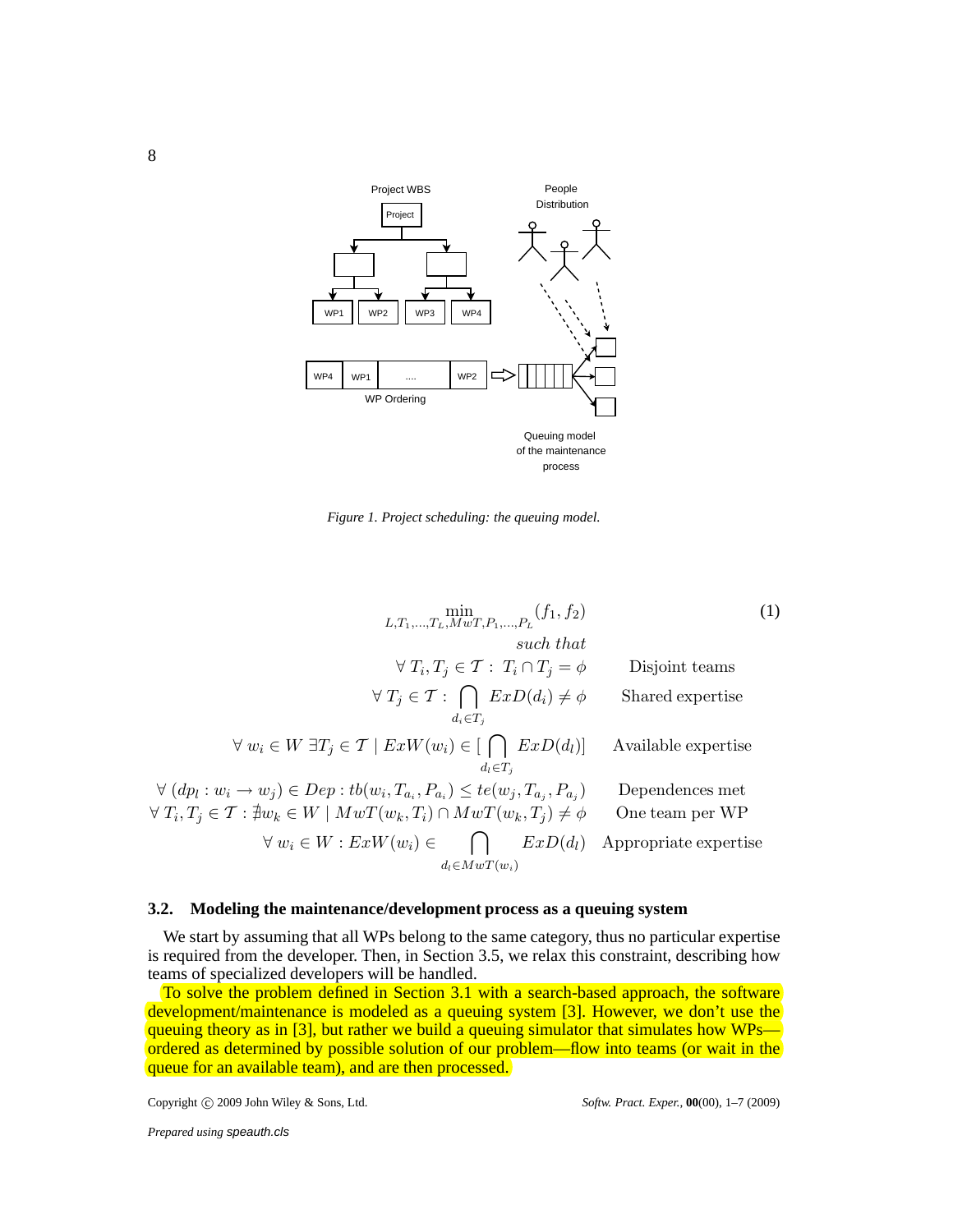

*Figure 2. Solution representation.*

As shown in Figure 1, a queuing system can be described as "customers" arriving for service (WPs in our case), waiting for service (development or maintenance task) if it is not immediate, and leaving the system after being served (by team of developers, referred as "servers" in queuing theory). Further details on queuing theory can be found in the book by Gross and Harris [42].

In the context of software project planning, given a possible problem solution, i.e., a distribution of developers among teams, and a permutation over the WP ordering, the queuing simulation is used to compute the project completion time. Observe that the order in which WPs enter into the queue determines the team to which the WP is assigned (i.e., the first available one).

A search-based project planning approach includes the following components:

- 1. the heuristic for solution generation. For instance, those described in Section 4. The heuristic approach generates a solution;
- 2. the fitness of the objective(s) to be optimized. For instance, solution completion time and, if necessary, other dependent variables such as schedule fragmentation (see Section 3.4.1). These objectives are evaluated by means of a queuing simulation, and used by the heuristic to guide the generation of next solutions.

The search–based optimization process iterates these two steps until the heuristic stopping criteria is satisfied. That is, the process continues to generate and evaluate candidate solutions until either a set of acceptable solutions are discovered or the process is 'timed out'.

## **3.3. Solution Representation**

Consider a project modeled as a single node queuing system. Given this, a solution to the project planning problem can be represented in a 2-array data structure as shown in Figure 2. The first array represents the WP ordering in the incoming queue; it is a  $M$ -sized array (where  $M$  is the number of WPs), and the value of an entry indicates the position of the WP in the incoming queue, for a single-queue/multi-server queuing system. As shown in Figure 2, the second array is an array of size  $N$ , where  $N$  is the number of developers available for the project. Each value of the array indicates the team to which a developer is assigned. Section 3.5 explains how the representation is extended to allow for specialized teams.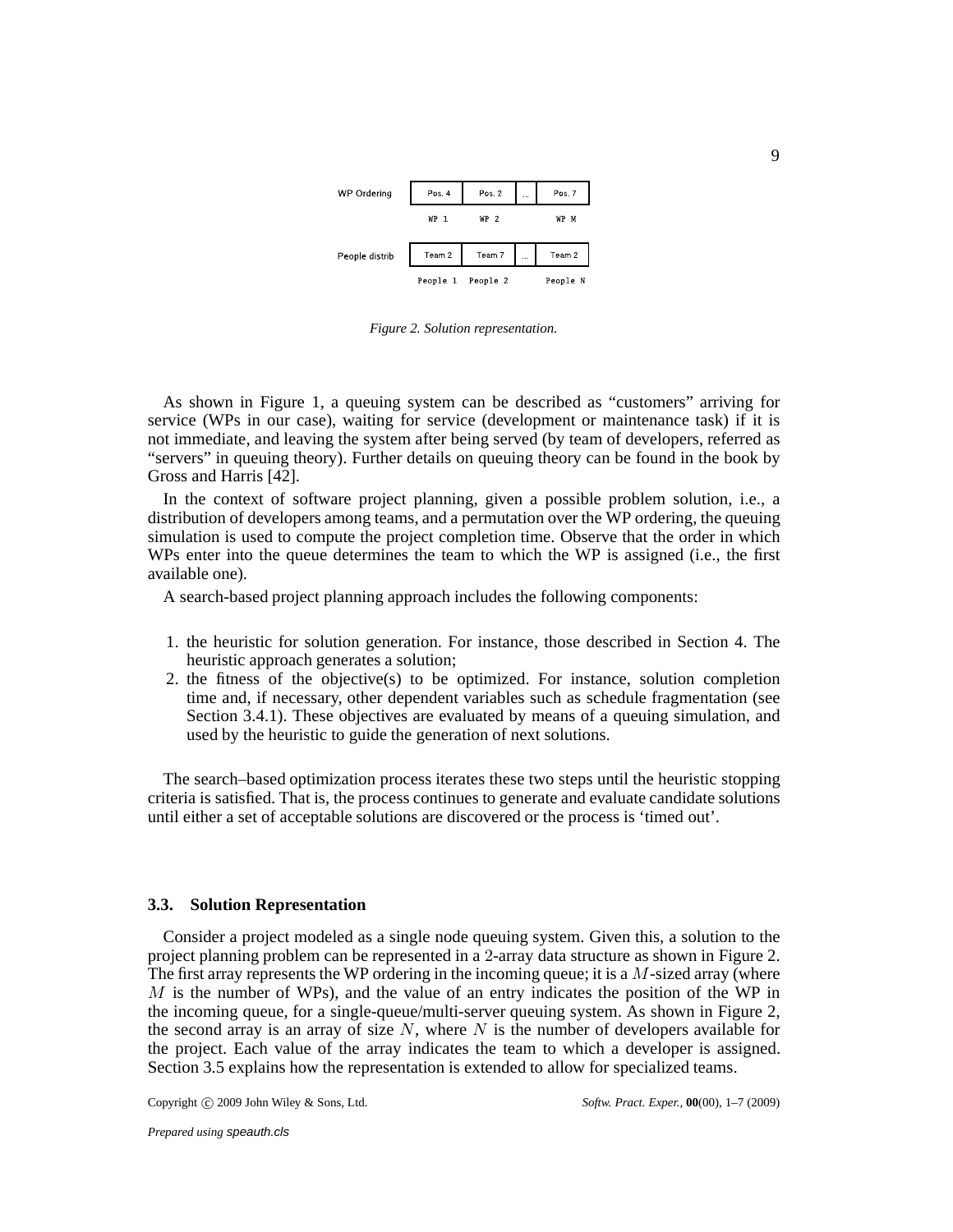

*Figure 3. Example of fragmented schedule and of non-fragmented schedule with a higher completion time.*

## **3.4. Evaluating a solution: the fitness function**

As explained in Section 3.2, the quality of a solution—referred as "fitness function" in metaheuristics is quantified as the completion time and fragmentation, estimated by the queuing simulator. Basically, the simulator picks incoming requests from the queue and sends them to available teams, and for each one of them, given  $s$  the size of the team to which the request is dispatched and  $e$  the estimated effort for the WP, the time necessary to complete the WP will be considered  $t = e/s$ .

As will be discussed in Section 5.5, due to Brooks' law [40], this could be an optimistic assumption, i.e., the time required to complete a task might not be just the effort divided by the team size because, for example of overhead due to team member communication, or to training activities needed when adding a new team member to an ongoing activity. Truly, this does not lead the approach generalizability, and reasonable given the nature of the projects we used as case studies. In fact, the model can be generalized to situations in which Brooks' law does apply by the simple introduction of a non-linearity factor. Generalized models taking care of communication overhead are discussed elsewhere [41]. The overall project completion time will be equal to the time elapsed from when the first WP is sent into the system to the time when the last WP has been completed.

The completion time depends upon the particular queuing configuration (determined by varying the distribution of developers across teams) and the given WP ordering. However, the search algorithm must be able to handle dependences between WPs. Among the different ways of handling constraints in metaheuristic search algorithms [43, 44], we chose to repair solutions violating constraints, i.e., searching for neighbor acceptable solutions:

- 1. WPs are seeded into the queue in the order specified by the first line of the representation.
- 2. Every time a team is available, the dispatcher tries to assign it the WP in front of the queue. In case such a WP cannot be handled yet because of a dependence, the schedule searches back in the queue until it finds a WP that can be handled.
- 3. If the dispatcher is able to find a WP, it will be assigned to the available team. If not, this means that no assignment is currently possible, because one of the WPs currently under work needs to be completed before any of the waiting WPs can be assigned. In that case, simulation proceeds leaving the available team "idle".

It is important to remark that, given any possible schedule, this always corresponds to a WP ordering in the queue. In fact, the combination of WP ordering, WP required effort, team staffing level, WP dependencies, and the above mentioned rules to dispatch WPs to teams determines the assignment of WPs to teams.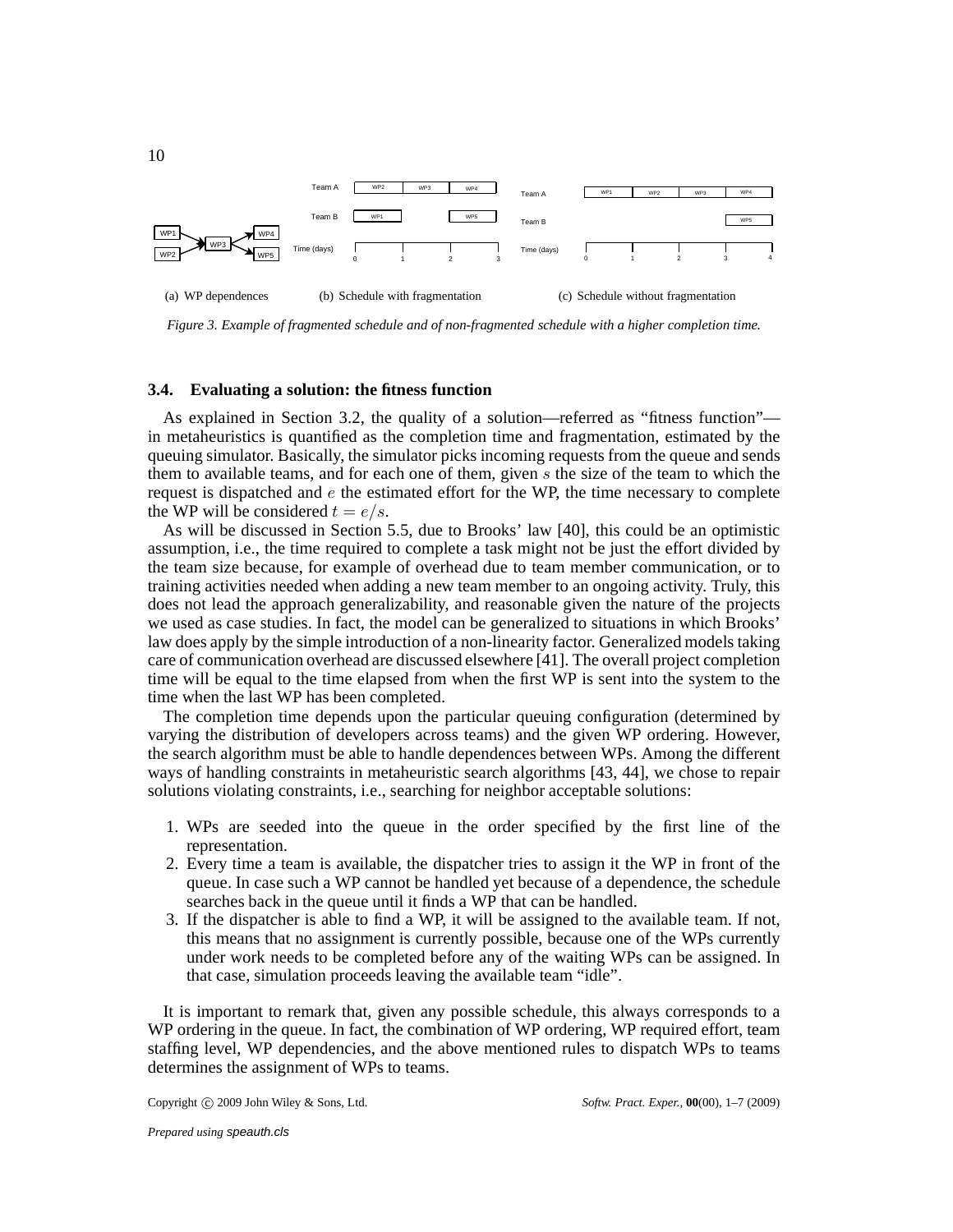

*Figure 4. Multi-objective project planning: Pareto front and dominating/dominated solutions.*

## *3.4.1. Dealing with Schedule Fragmentation – Multi-Objective Optimization*

As described before, when there are dependences between WPs, there might be cases for which the schedule generated to minimize the project completion time requires that some teams remain inactive for a period of time. While it would be acceptable that a team starts its work later or finishes earlier (in that case staff can be assigned to other projects), it is an additional goal to avoid—or at least to limit—schedule fragmentation. That is, we seek to limit the schedule fragmentation, defined as the total number of idle days for teams that have been already assigned to the project. Although idle days may not always be a problem e.g., they could be used for training purposes—they, nonetheless, represent an additional, unwanted cost for the project and a potential waste of resources, especially if this happens for larger teams. On the other hand, given a distribution of developers across teams, there may not exist a schedule with no fragmentation. Furthermore, even if there did exist a fragmentationfree schedule, it may be unacceptably expensive.

Reducing completion time and schedule fragmentation are two potentially conflicting objectives, since solutions achieving a shorter completion time can exhibit higher schedule fragmentation, and vice versa. Let us consider the example in Figure 3, where (i) for each WP the effort needed is of one person day, (ii) both Team A and B are composed of one developer only, and (iii) WPs have dependences as illustrated in 3-a (WP1  $\rightarrow$  WP3 indicates that WP1 must be completed before WP3 starts). In this example, we can have a schedule like the one in Figure 3-b, where the completion time is of three days, however Team B suffers of a schedule fragmentation, or the one in Figure 3-b, where there is no fragmentation but the completion time is of four days but the Team B works just one day,

For this kind of situation, instead of having one problem solution achieving a compromise between the two objectives, the manager might want to choose among different possible solutions. To this aim, we can use Pareto optimality. With Pareto optimality, one cannot measure to what *extent* a solution is better than another. However, it is possible to determine *whether* a solution for a multi-objective problem is better than another. That is, given two solutions  $x_1$  and  $x_2$ :

$$
F(x_1) < F(x_2) \Leftrightarrow \exists j \mid f_j(x_1) < f_j(x_2) \land \forall i \ f_i(x_1) \le f_i(x_2) \tag{2}
$$

where  $i \in O$ , the set of all problem objectives. In other words, one solution is better than another if it is better for at least one objective (fitness function) and no worse for all the others. If this does not happen—e.g., a solution is better for one objective, but worse for another—then two solutions are incomparable, and the user might have to decide whether to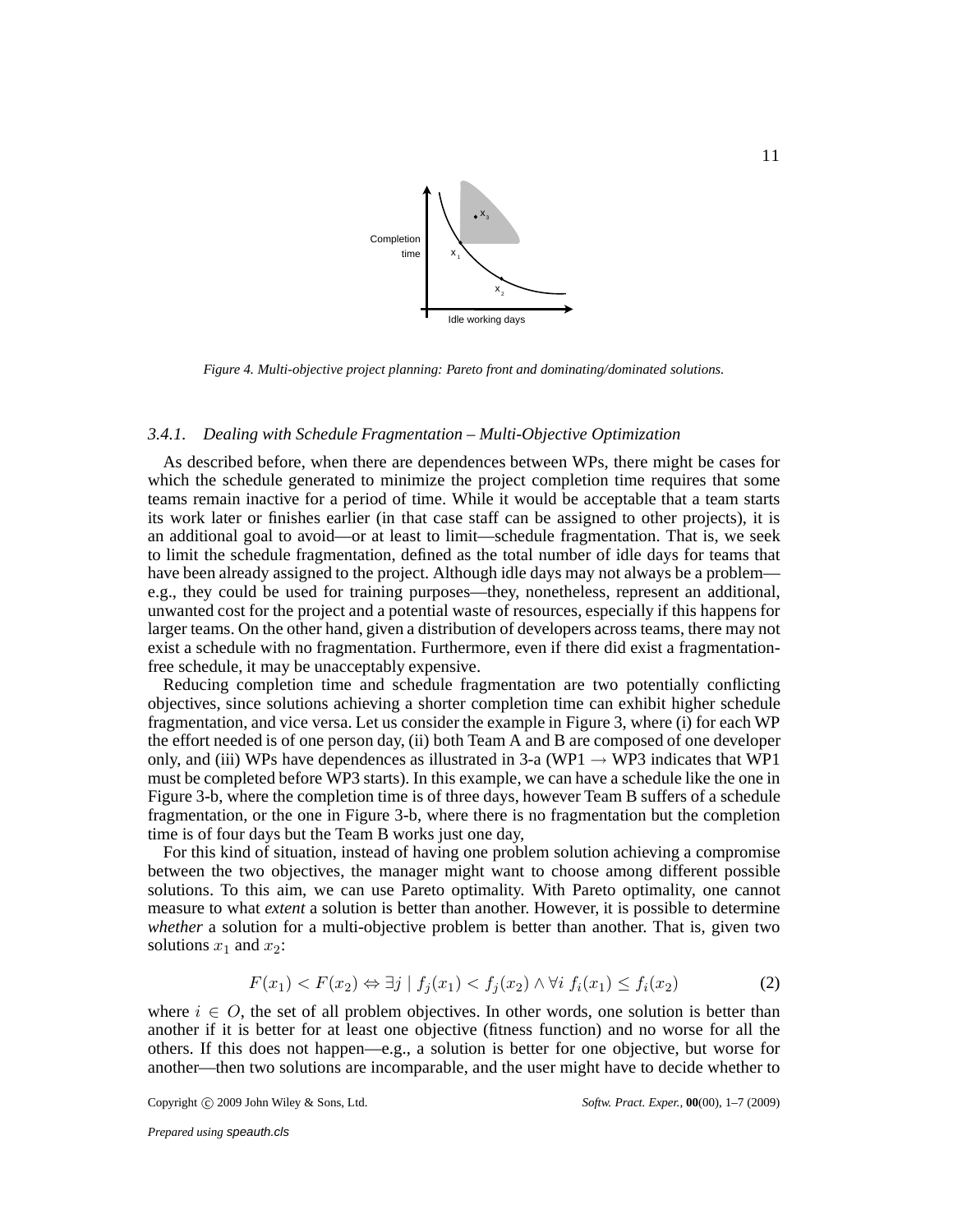

*Figure 5. Schedule with specialized queues: (a) multi queue approach, and (b) representation.*

give priority to one objective or the other.

When searching for solutions using Pareto optimality, the search produces a set of *nondominated* solutions (referred as a "Pareto front") rather than a single solution. Nondominated means that there do not exist other solutions that are better in terms of all the objectives. For example, in Figure 4 solutions  $x_1$  and  $x_2$  belong to the Pareto front: while  $x_1$  is better in terms of schedule fragmentation,  $x_2$  is better in terms of completion time. Instead,  $x_3$  belongs to the dominated (shaded) area of  $x_1$ , being worse than  $x_1$  in terms of both objectives. Details on multi-objective optimization can be found elsewhere as [6, 44].

Since, differently from the completion time, the fragmentation is not a regular function, and since when solving the problem formulated in Section 3.1 a heuristic would attempt to start dispatching a WP to a team as soon as possible—this, in the scheduling theory, is referred as a "semi-active schedule" [45]—there is no guarantee that the solution found is the global optimum.

Another scenario in which multi-objective optimization can be useful in this context is when one wants to balance between minimizing the completion time and having a lower staffing level. In this case we will have a Pareto front like the one in Figure 4, where, for decreasing staffing levels (x-axis), we can have increasing project completion time (y-axis).

## **3.5. Employing specialized developers**

Until now we have assumed that developers/maintainers are sufficiently skilled to be allocated to any task. When this is not the case, the single-queue model shown in Figure 1 becomes a multi-queue system, where each queue dispatches requests related to a team composed of developers having expertise for a particular specialization (see Figure 5-a). Although a developer can have more than one expertise, in this paper we assume—in the context of a project—to assign a developer to a single specialization only. Future work will deal with more complex scenarios. For example, by creating team corresponding to the various possible combination of expertise and dynamically changing team composition on demand.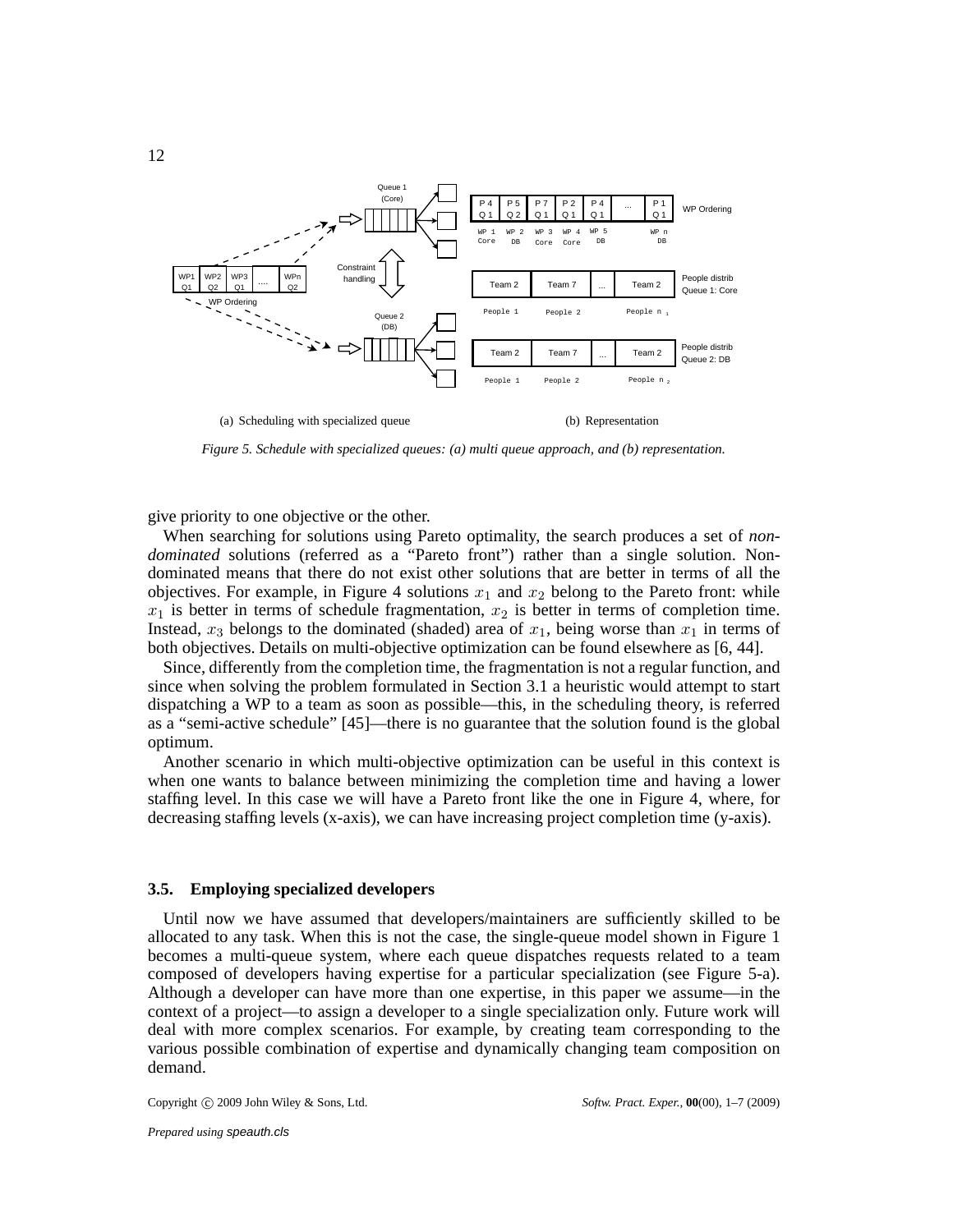The problem representation (Figure 5-b) is similar to the one for a staged development/maintenance process. WP ordering is once again represented as an array, where WPs are labeled according to the specialization. There is no need to have separate ordering since a permutation of such an array also determines the order WPs flow in the separate, specialized queues. The allocation of staff into specialized team is represented by means on P arrays, one for each expertise. Also in this case, as explained in Section 3.4 the schedule is properly repaired to handle dependences, which can occur between WPs related to the same or different specialization.

## 4. Solving the project staffing problem

Once the project planning problem has been modeled, a representation provided and a fitness function described, we can use different search based algorithms to solve it. We applied GAs, Stochastic Hill Climbing (SHC), and Simulated Annealing (SA) in order to experiment with those optimization techniques most widely used in SBSE (these techniques account for those used in over 80% of all SBSE publications according to a recent comprehensive survey [13]). SHC and SA will be used as single-objective optimization techniques, with the aim of (near) minimizing the project completion time only. As detailed in Section 4.1.2, GAs will be used both as single objective technique—and compared with SHC and SA—and multiobjective techniques with the aim of considering both completion time and fragmentation as (potentially conflicting) objectives.

## **4.1. An overview on the search-based algorithms used**

Below we briefly describe the three algorithms we adopted to solve the scheduling and staffing problem. Further details can be found in books by Goldberg [46] or by Michalewicz and Fogel [44].

A GA may be defined as an iterative procedure that searches for the best solution of a given problem among a population having a constant or variable size, and represented by a finite string of symbols, the *genome*. The search starts from an initial population of individuals, often randomly generated. At each evolutionary step, individuals are evaluated using a *fitness function* and selected using a *selection mechanism*. High-fitness individuals will have the highest reproduction probability. The evolution (i.e., the generation of a new population) is affected by two genetic operators: the *crossover operator* and the *mutation operator*. The crossover operator takes two individuals (the *parents*) of the old generation and exchanges parts of their genomes, producing one or more new individuals (the *offspring*). The mutation operator has been introduced to prevent convergence to local optima; it randomly modifies an individual's genome (e.g., by flipping some of its bits when the representation is a binary string).

SHC is a local search method, where the search proceeds from a randomly chosen point (solution) in the search space by considering the neighbors (new solutions obtained by mutating the previous solution) of the point. Once a fitter neighbor is found this becomes the current point in the search space and the process is repeated. If, after mutating a given  $x$ number of times no fitter neighbor is found, then the search terminates and a maximum has been found (by definition). To avoid local maxima, the hill climbing algorithm is restarted multiple times from a random point.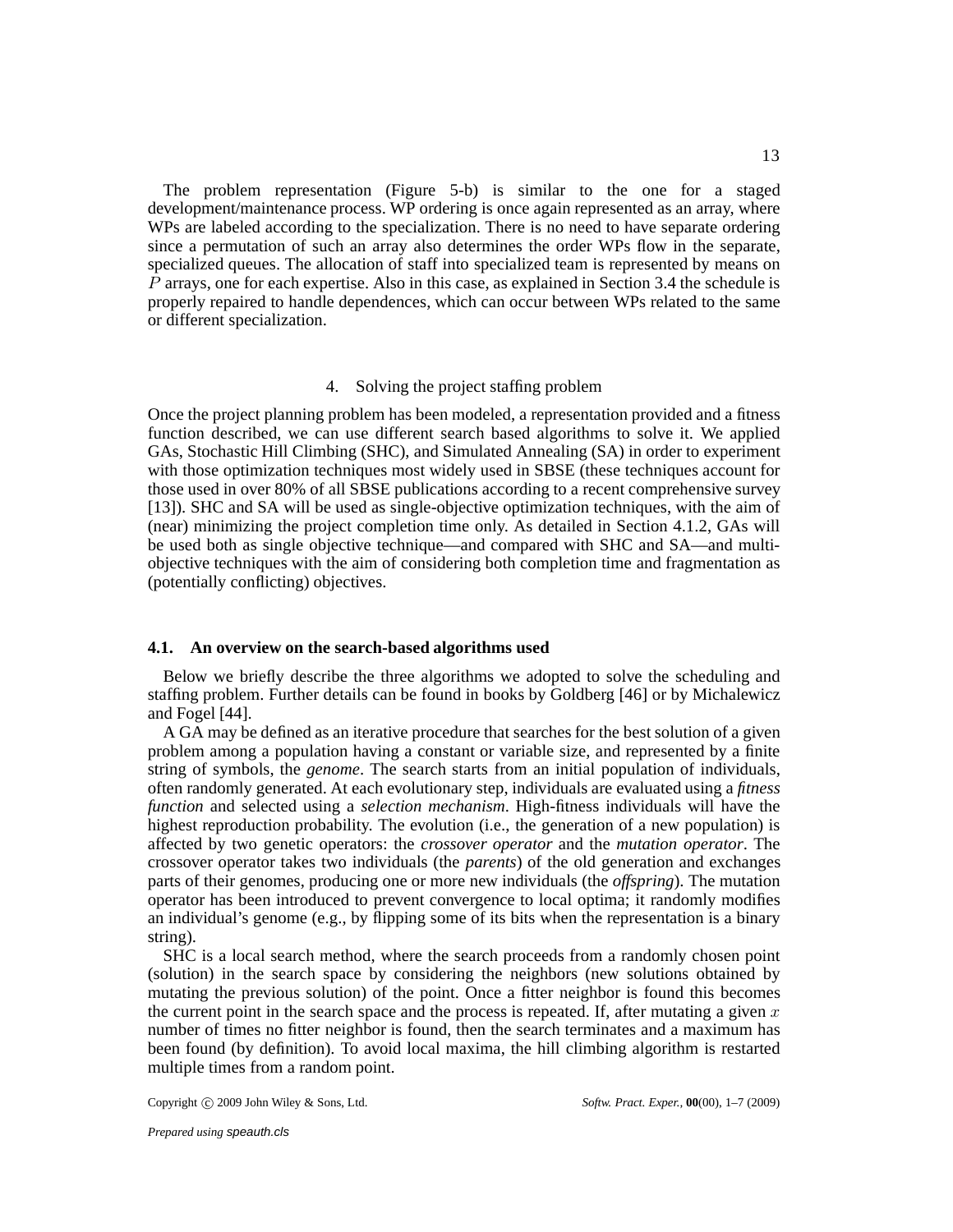

*Figure 6. Crossover and mutation operators for WP ordering and developers allocation to teams.*

SA [47], like hill climbing, is a local search method. However, simulated annealing has a 'cooling mechanism' that initially allows moves to less fit solutions if  $p < m$ , where p is a random number in the range  $[0 \dots 1]$  and m a value that decays ('cools') at each iteration of the algorithm according to the following law  $m = e^{\Delta fithess/T}$ , where T (temperature) is  $T = T_{max} \cdot e^{-j \cdot r}$  ( $T_{max}$  it the starting temperature, r is the *cooling factor*, j the number of iterations), and  $\Delta fitness$  is the difference between the fitness values of the two neighbor individuals being compared. The effect of 'cooling' on the simulation of annealing is that the probability of following an unfavorable move is reduced. This (initially) allows the search to move away from local optima in which the search might be trapped. As the simulation 'cools' the search becomes more and more like a simple hill climb.

Below we detail the operators used for the GA. SHC and SA can be applied using, as operator for generating a neighbor solution from an existing one, the mutation operator defined for the GA.

# *4.1.1. Genetic Algorithm Configuration and Operators*

To construct a GA for a given problem, we need to define the representation, the fitness function, the GA operators (selection, crossover and mutation) and choices of settings for other GA parameters. We used a simple (i.e., with a non-overlapping population) GA, with a *roulette wheel* selection mechanism and an elitism of 2 individuals (i.e., the best two individuals are guaranteed to survive across generations). The GA representation adopted is the two-array representation of Figure 2, extended to the n-array representation when separate queues with teams of specialized developers are needed (Figure 5-b). The fitness function is evaluated as described in Section 3.4. The population is randomly initialized with individuals where (i) the WP ordering is randomly determined and (ii) for each queuing node the available staff is randomly grouped into teams. The crossover operator (Figure 6-a) produces an offspring of two new individuals ( $o_1$  and  $o_2$ ) starting from two parents ( $p_1$  and  $p<sub>2</sub>$ ). The first row of the parents (representing the WP ordering) are re-combined as follows:

1. A random position  $k$ , is selected in the chromosome.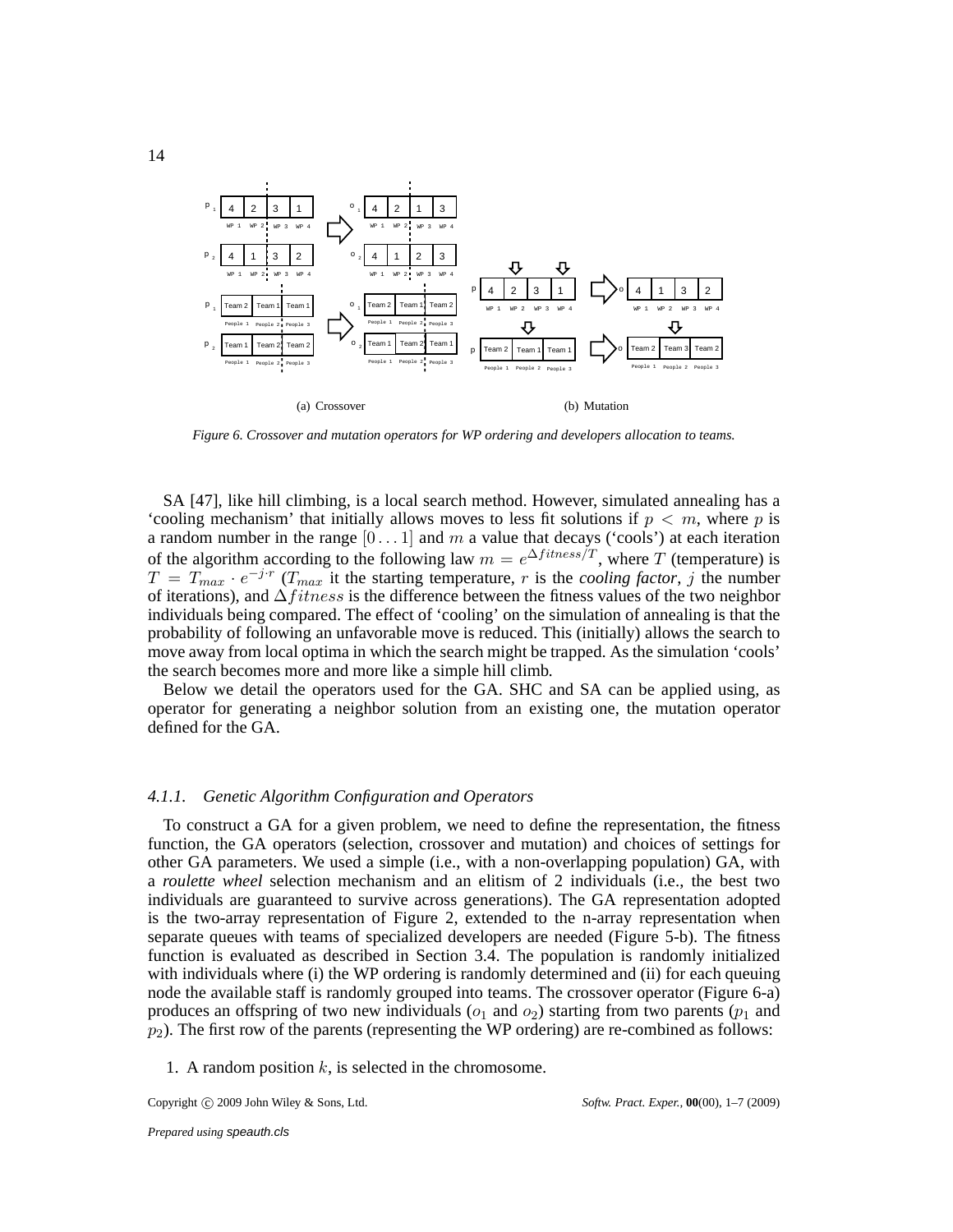- 2. The first k elements of  $p_1$  become the first k elements of  $o_1$ .
- 3. The last  $N-k$  elements of  $o_1$  are the sequence of  $N-k$  elements which remain when the k elements selected from  $p_1$  are removed from  $p_2$ .
- 4.  $o_2$  is obtained similarly, composed of the first  $N-k$  elements of  $p_2$  and the remaining elements of  $p_1$  (when the first N-k elements of  $p_2$  are removed).

For the remaining rows (encoding the staff distribution to each queue handling requests for a particular expertise), a standard *single-point* crossover is used.

The mutation operator (Figure 6-b) works as follows:

- it randomly decides whether to alter the WP ordering or the staff distribution;
- if the WP ordering is to be mutated then the mutation operator randomly selects two WPs (i.e., two array items) and exchanges their position in the queue;
- if the staff distribution is to be mutated, then:
	- **–** if there are separate queues, the queuing node (i.e., the chromosome row r—where  $2 \leq r \leq ||Ex|| + 1$ ,  $||Ex||$  is the number of separate queues handling requests for particular expertises—in which the mutation has to be performed is randomly chosen;
	- **–** mutation is applied, by randomly choosing a staff member and changing his/her team. It is worth pointing out that the random number generated by the mutation operator is an integer ranging from 1 to the maximum number of staff available. The cardinality of the set of numbers present in the genome determines the number of teams (servers) of the queuing model. Clearly, a cardinality equal to the number of developers available indicates that each team is composed of a single staff member, while a cardinality equal to one indicates that a single server (composed of all staff) is used.

After a new individual has been generated by means of the initialization, crossover or mutation operator, it is repaired as discussed in Section 3.4, in order to ensure that precedence constraints are respected.

# *4.1.2. Configuration and Operators for the Multi-Objective Genetic Algorithm*

When a multi-objective optimization, as mentioned in Section 3.4.1, needs to be performed, we used the Non-dominated Sorting Genetic Algorithm II (NSGA-II) approach proposed by Deb *et al.* [48]. NSGA-II is a multi-objective optimization algorithm that incorporates elitism to maintain the solutions of the best front found.

A naive multi-objective optimization algorithm would require  $\mathcal{O}(M/N)$  comparisons to identify each solution of the first nondominated front in a population of size  $\overline{N}$  and with  $\overline{M}$ objectives, and a total of  $\mathcal{O}(M/N^2)$  comparisons to build first non-dominated front. This because each solution needs to be compared with all other solutions. Since the above step has to be repeated for all possible fronts—which cat be at most  $N$ , if each front is composed of one solution—the overall complexity for building all fronts is  $\mathcal{O}(M N^3)$ .

NSGA-II uses a faster algorithm for nondominated sorting, which has a complexity  $\mathcal{O}(M\ N^2)$  (as shown in the paper by Deb *et al.* [48]):

1. for each solution p in the population, the algorithm finds the set of solutions  $S_p$ dominated by p and the number of solutions  $n_p$  that dominate p. The set of solutions with  $n_p = 0$  are placed in the set first front  $F_1$ .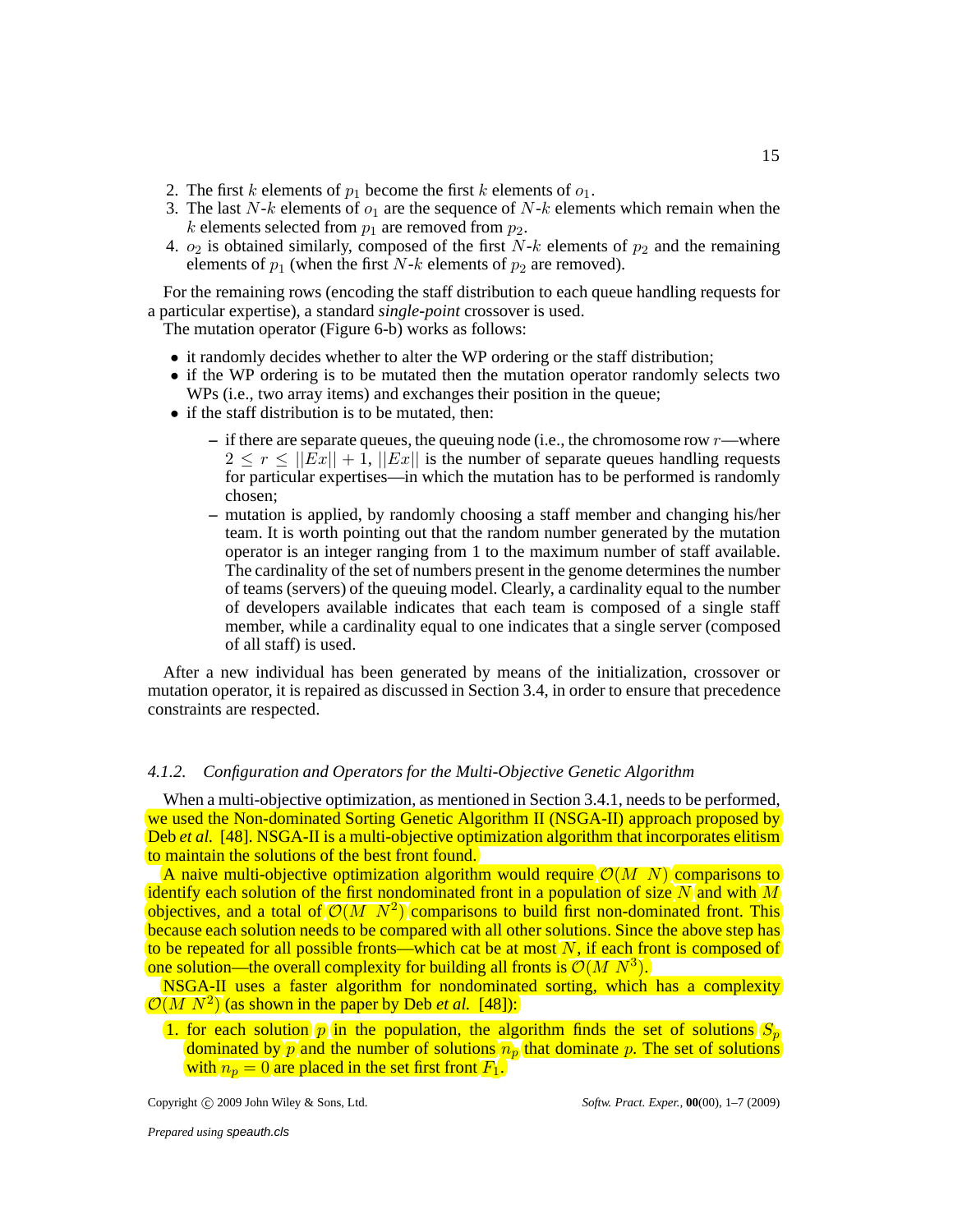2.  $\forall p \in F_1$ , solutions  $q \in S_p$  are visited and, if  $n_q - 1 = 0$ , then solution q is placed in the second front  $F_2$ . This step is repeated  $\forall p \in F_1$  to generate  $F_3$ , etc.

To compare solutions, NSGA-II uses the "crowded comparison operator". That is, given two solutions  $x_1$  and  $x_2$ ,  $x_1$  is preferred over  $x_2$  if it belongs to a different (better) front. Otherwise, if  $x_1$  and  $x_2$  belong to the same front, the solution located in the less crowded region of the front is preferred.

Then, NSGA-II produces the generation  $t + 1$  from generation t as follows:

- 1. generating the child population  $Q_t$  from the parent population  $P_t$  using the binary tournament selection and the crossover and mutation operators defined for the specific problem;
- 2. creating a set of 2N solutions  $R_t \equiv P_t \bigcup Q_t$ ;
- 3. sorting  $R_t$  using the nondomination mechanism above described, and forming the new population  $P_{t+1}$  by selecting the N best solutions using the crowded comparison operator.

For the particular problem of balancing between the completion time and the staffing level, crossover and mutation operators need to be slightly changed to allow for a variable staffing level. The problem is simply dealt by using, for the developer allocation to teams, the same pigeon-hole representation described in Section 3.3, allocating as many slots in the array as the maximum number of developers available for the queue. Then, each slot can either contain a non-negative integer indicating the team where the developer is allocated, or -1 if the developer is not allocated at all. In such a case:

- 1. the crossover operator works as described in Section 4.1.1. However in case one individual of the produced offspring exhibits a staffing allocation below a (fixed) lower bound, then the crossover is rolled-back;
- 2. the mutation operator randomly selects a developer and assigns it to a randomly chosen team, or to the pool of unassigned developers (slot value=-1). Also in this case, if the total staffing of the queue is below a lower-bound, the mutation is rolled-back.

# 5. Empirical Study

The objective of this empirical study is to evaluate the effectiveness and the performance of different search-based techniques, combined with queuing simulation, to determine project planning, i.e., the distribution of the staffing across teams and WPs assignment to teams.

The context of our study is constituted of two maintenance projects, hereby referred as *Project A* and *Project B*. *Project A* was a massive maintenance project aimed at fixing the Y2K problem in a large financial software system from a European financial organization. The entire system was decomposed in 84 WPs, each one composed, on average, of 300 COBOL and JCL files. No WP dependence was documented and thus no constraint has to be satisfied in *Project A* scheduling. Further details can be found in the paper [3].

*Project B* is composed of 108 WPs for which WP inter-dependence information is available. Though a little smaller (in terms of total effort required) than *Project A*, the presence of a total of 102 dependences between the project's WPs (Figure 7) considerably complicates the problem of project management. The project is aimed at delivering the next release of a large data intensive software system, written in several languages, including DB II, SQL,

16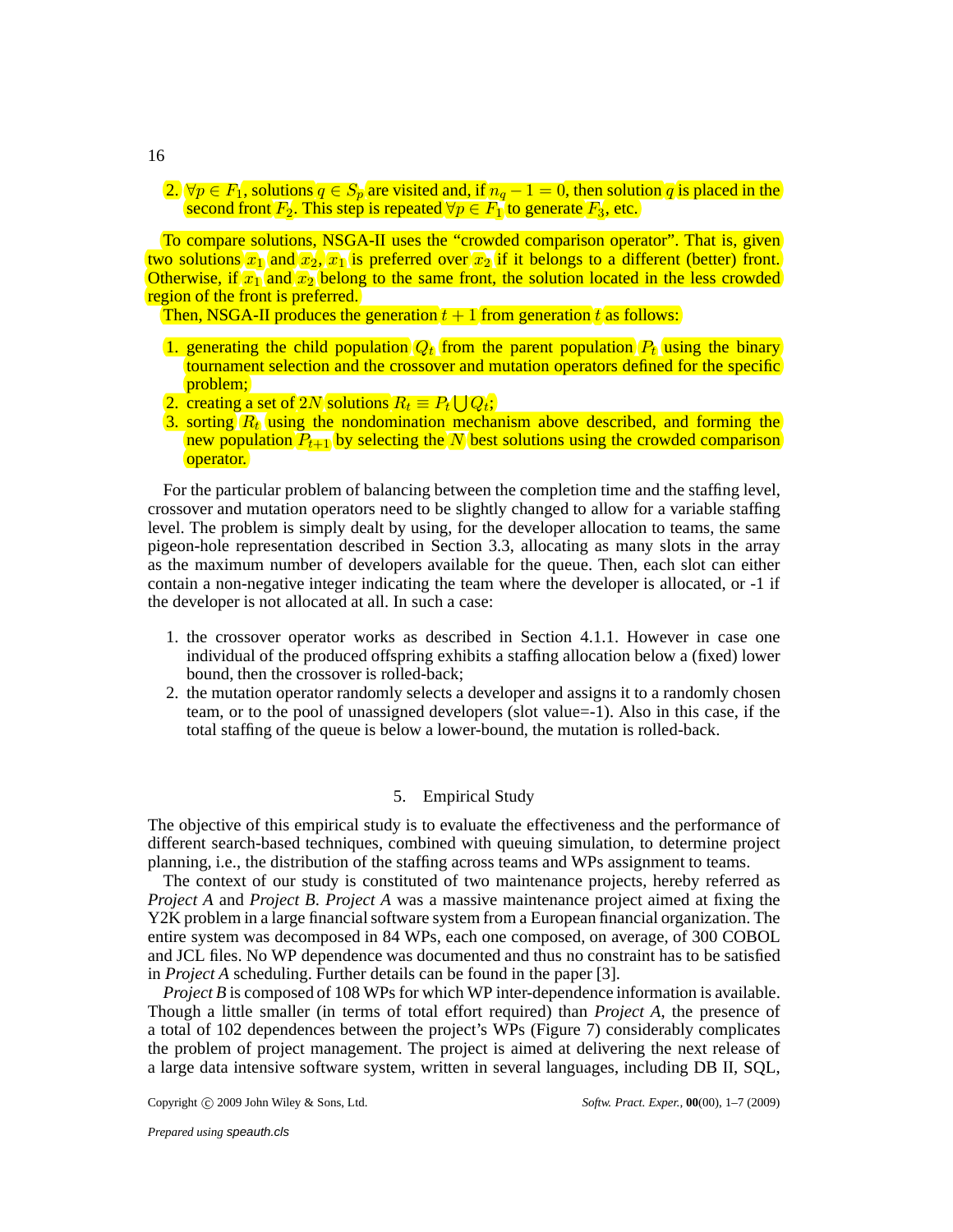|                     | Project A      | Project B |
|---------------------|----------------|-----------|
| Total # of WPs      | 84             | 108       |
| Dependences         |                | 102       |
| Min. Effort         | $\overline{2}$ | 1         |
| Max. Effort         | 306            | 60        |
| Median Effort       | 29             | 4         |
| Mean Effort         | 51             | 5         |
| Std. Dev. Effort    | 59             | 6         |
| <b>Total Effort</b> | 4287           | 525       |

Table I. Descriptive statistics for the two projects (effort is expressed in person days).

and .NETTM. The project involved members of staff who had been developing the project previously and so unfamiliarity with the work and consequent training time was not an issue. Although all developers taking part in the project worked on any WP, it is possible to classify WPs according to the main expertise required for each one. In particular, there are 32 WPs related to database creation and maintenance, 14 to Graphical User Interface, 11 related to networking (LDAP), 12 related to Middleware, and 16 related to the core application domain.

This information will be used in Section 5.3.4 to simulate the possibility of employing specialized developers, i.e., developers having the expertise required to process a given WP (in this project, each WP requires only one expertise). Descriptive statistics of WP efforts for the two projects are reported in Table I.

Although both *Project A* and *Project B* are maintenance projects, this does not lead the applicability of the proposed approach to other activities, such as coding, testing, etc.

## **5.1. Research Questions**

The research questions this study aims at investigating are the following:

• **RQ1: Performance**

How do different search algorithms compare in terms of the in terms of project completion time after a fixed number of evaluations?

- **RQ2: Effect of varying the staffing level** How do estimated project completion times and the distribution of developers across teams vary under different staffing levels, i.e., total number of developers available?
- **RQ3: Fragmentation effects** What is the effect of staffing level and completion time on fragmentation?
- **RQ4: Employment of specialized developers** What will be the completion time for different staffing levels if WPs need to be dispatched to teams of specialized developers?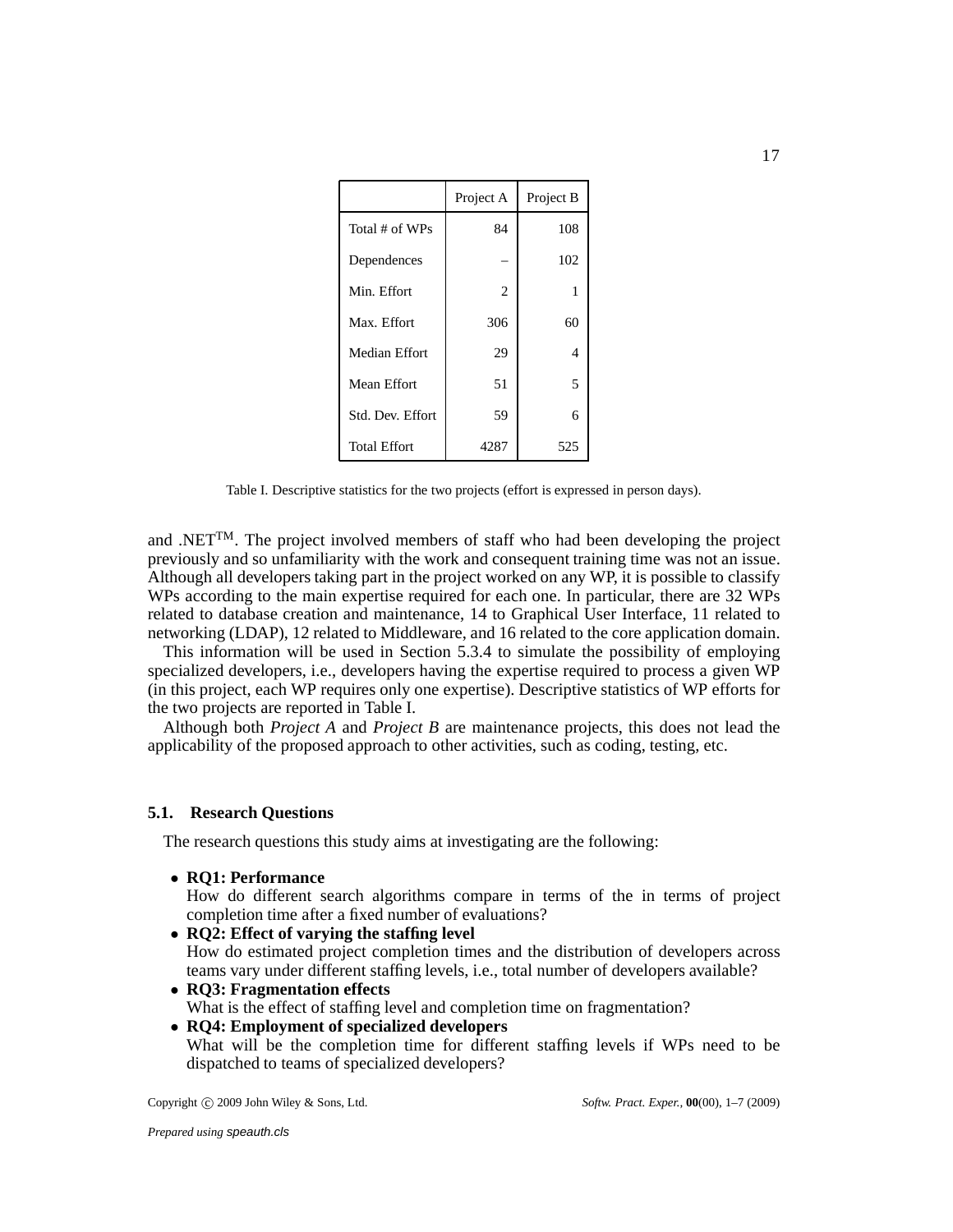

*Networking, M: Middleware, G: GUI).*

Copyright © 2009 John Wiley & Sons, Ltd. *Softw. Pract. Exper.*, 00(00), 1-7 (2009)

*Prepared using* speauth.cls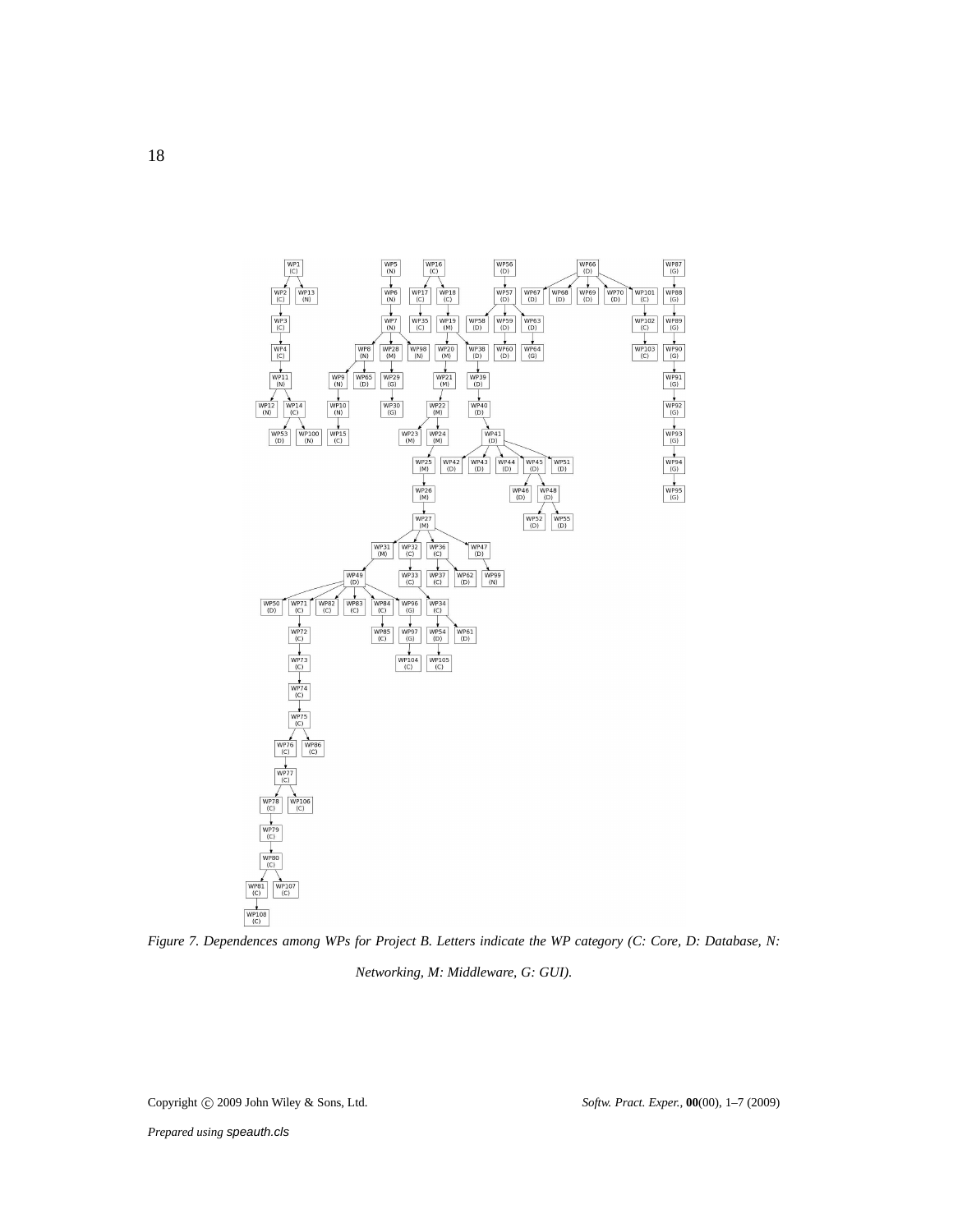## **5.2. Empirical study settings and instrumentation**

In order to facilitate replication of our work, in this section we report the details of the parameter settings used in our experiments. Settings were performed by means of a trial-anderror procedure, starting from parameter settings suggested by the literature [49].

SA parameters were set up as follows: maximum temperature  $T_{max} = 0.30$ , minimum temperature  $T_{min} = 0.01$ , cooling factor  $r = 0.001$ . GA simulations were run considering the following parameters:

- 1. non-overlapping GA with elitism of two individuals;
- 2. population composed of 50 individuals;
- 3. 250 generations for *Project A* and 100 for *Project B*. Such a stopping criterion was determined by identifying the number of generations over which no further improvement was obtained (doubling the number of generations we obtained an improvement of less than 5%). The number of generations for *Project B* is smaller since, because of the presence of dependences, the degrees of freedom for WP ordering are reduced;
- 4. mutation probability 0.1, crossover probability 0.7.

Multi-objective optimization (used to address research questions 3 and 4) was performed with an NSGA-II algorithm for which the same configuration used for the single-objective GA was used. To make the comparison between different algorithms fair, the number of restarts for SHC and SA was chosen so to generate the same number of solutions as for GA, and in any case the algorithms is stopped once such a maximum number of evaluations has been reached.

To reduce the bias of randomness, each experiment was repeated 30 times and statistics of all runs are reported in form of boxplots.

## **5.3. Empirical Study Results**

This subsection reports results from the application of the proposed search-based staffing approach to the two projects *Project A* and *Project B*.

#### *5.3.1. Comparing the different search algorithms*

To answer **RQ1** and **RQ2**, we analyzed the evolution of the minimum completion time over the same number of solutions generated by the different algorithms and by random search. In this section we aim at minimizing completion time only (without considering fragmentation) intended to be one of the ultimate goals for a project manager, which requires to complete the project in the minimum time possible, or to meet a deadline negotiated with the customer.

For GA this means that it generates a number of solutions = *population size* · *number of generations*. Random search generates each time a random WP ordering and a random assignment of developers across teams. Comparisons were performed for a fixed staffing level, i.e., 46 developers for *Project A* (as estimated in a previous work [3]), and 20 developers (the actual staffing) for *Project B*. Figure 8 shows boxplots of estimates obtained by the different algorithms for the 30 runs.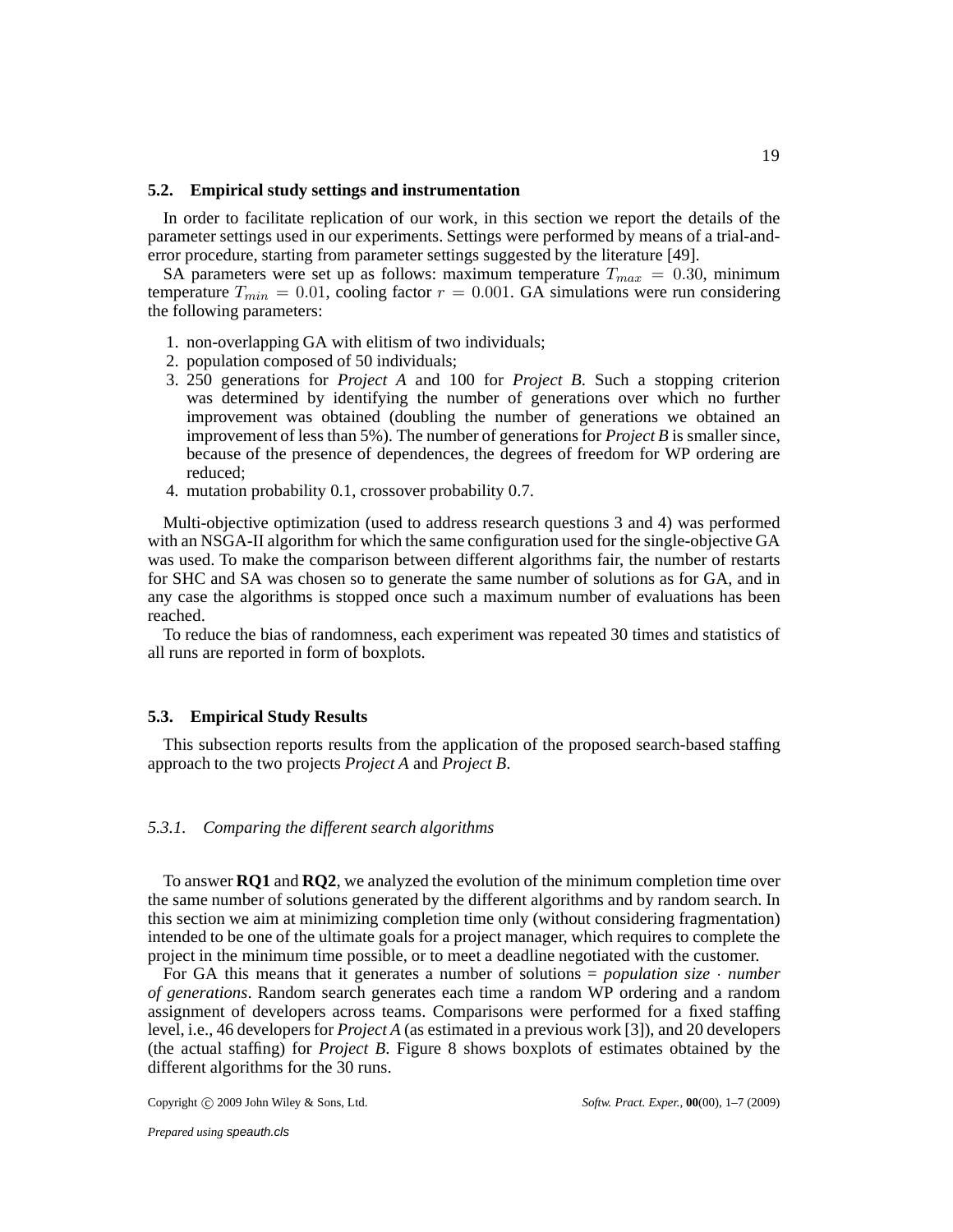

*Figure 8. Boxplots of estimated project completion times for different algorithms.*

| <b>Project</b> |            | <b>SA</b>    | <b>SHC</b>          | GA                 |
|----------------|------------|--------------|---------------------|--------------------|
| A              | <b>RND</b> | $3.10^{-11}$ | 0.015               | $3.10^{-11}$       |
|                | SA         |              | $4.10^{-11}$        | 0.015              |
|                | <b>SHC</b> |              |                     | $3 \cdot 10^{-11}$ |
| B              | <b>RND</b> | $2.10^{-7}$  | $2.10^{-6}$         | $1 \cdot 10^{-10}$ |
|                | SA         |              | $2.9 \cdot 10^{-5}$ | 0.18               |
|                | <b>SHC</b> |              |                     | $1.10^{-5}$        |

*Table II. Comparison between different algorithms using a two-tailed Mann-Whitney unpaired test of estimated*

#### *project completion times.*

First, we compared every algorithm with random search and with other algorithms, using the non-parametric two-tailed Mann-Whitney test. Results shown in Table II and boxplots in Figure 8 indicate that all algorithms outperform random search. Moreover, for both projects SA and GA outperformed SHC. However, while in *Project A*—the project without dependences between WPs—SA significantly outperformed GA, this is not the case for *Project B*—the project with dependences between WPs—where no significant difference was found between SA and GA. In the following, to answer the remaining research questions, we report results for SA in the case of *Project A* and for GA in the case of *Project B*.

## *5.3.2. Completion time and distribution of developers for different staffing levels*

**RQ2** analyzes the effect of staffing levels on completion time and on distribution of developers across teams. Such a research question is relevant for a manager who would like to decide how to adjust his/her project staffing to be able to complete a project within a given date. Figure 9 shows boxplots of estimated completion times for the two projects. To evaluate the cost/benefit tradeoff due to staff increasing, we used the ratio  $\frac{\Delta \text{ time}}{\Delta \text{ staffing}}$ . Results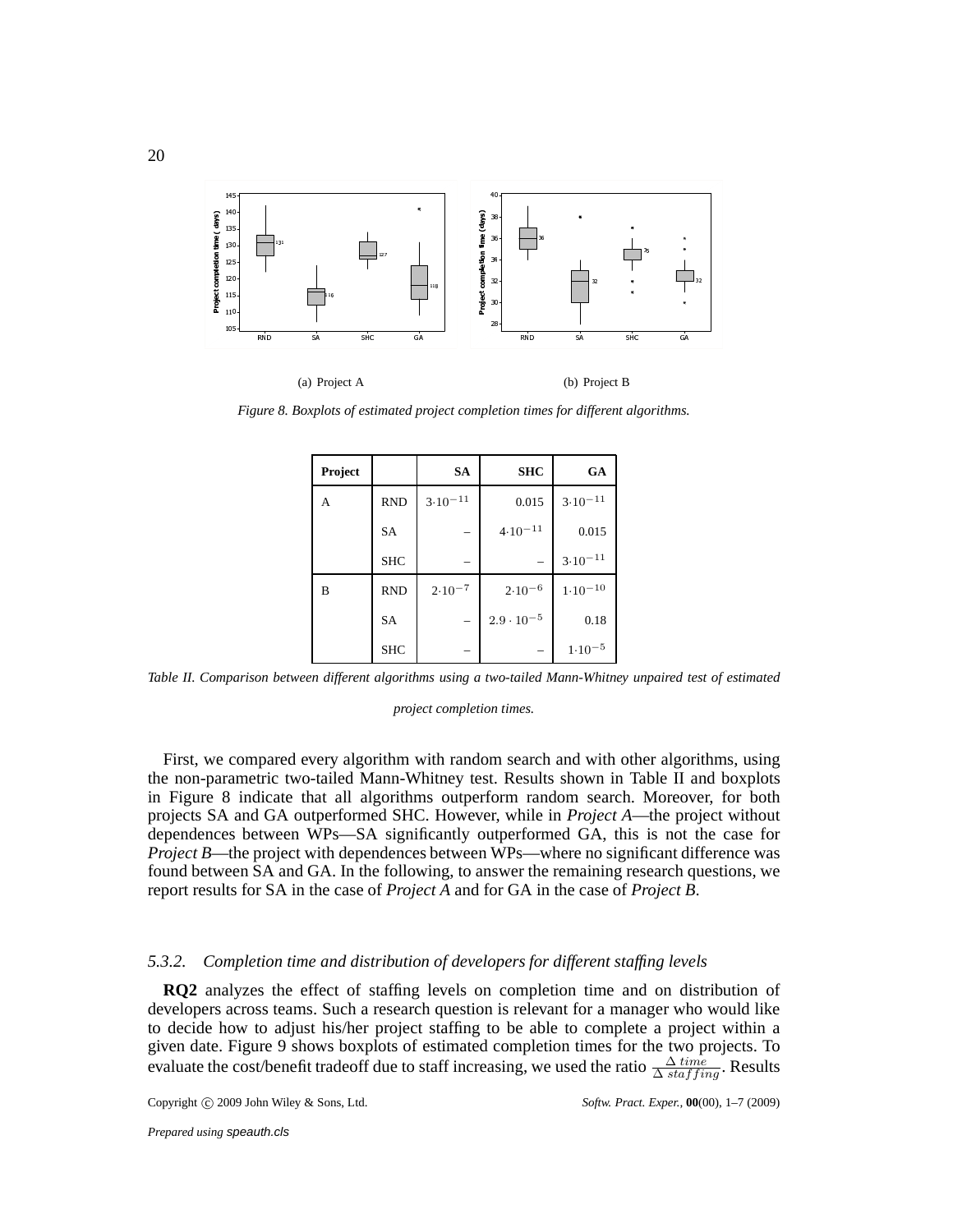

*Figure 9. Boxplots of estimated project completion times for different staffing levels.*



*Figure 10. Boxplots of number of allocated teams for different staffing levels.*

are different for the two projects. For *Project A* the staffing increase 35–40 exhibit a high ratio (2.6); then for further increases the ratio decreases (0.66 for the increase 40–46, 1.7 for 46–50 and 1.2 for 50–55). For *Project B* the ratio is high (2.4) for the increase 10–15, then it decreases to 1.2 for 15–20. For further staffing increases, the ratio tend to be very small (0.2 for 20–25 and 0.4 for 25–30).

Let us now analyze how developers are distributed across teams. Figure 10 shows the number of allocated teams for different staffing levels. For *Project A* the median number of teams tends to increase only slightly for staffing levels above 50. For *Project B*, where there are WP dependences, a staffing increase between 25 and 30, although does not reduce the completion time, causes an increase of the number of allocated teams.

## *5.3.3. Reducing schedule fragmentation*

**RQ3** deals with reducing schedule fragmentation, that can occur in all cases where there are dependences among WPs. In fact, teams might have to wait until blocking dependences of an incoming WP are solved (as in *Project B*). Figure 11 shows an example of Pareto front obtained by means of a multi-objective NSGA-II optimization, as explained in Section 3.4.1,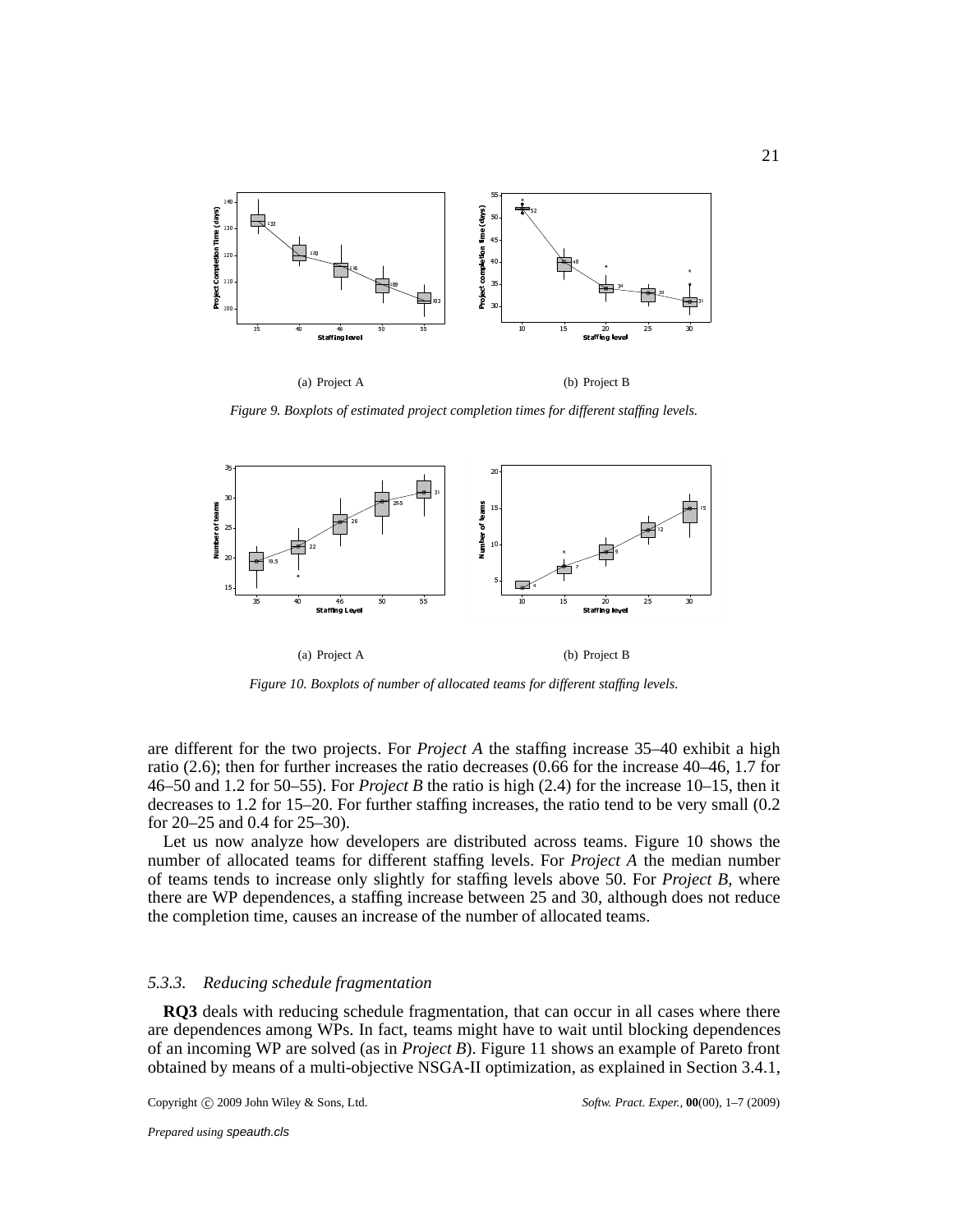

*Figure 11. Project B: Tradeoff between completion time and schedule fragmentation.*

and considering a staffing level of 20 developers. The two conflicting objectives are the completion time and the idle person days. Using the Pareto front, the manager can select solution achieving, for example a low number of idle person days (8), accepting a higher completion time (42 days). Alternatively, the manager can see that there also exist valid solutions with a higher number of idle person days (24) but a shorter completion time (37).

In the Pareto-based search, all objectives are treated equally so that no trading off between objectives takes place until the manager consults the Pareto front. In this way, the Paretobased approach makes a suitable delineation of responsibilities, separating those aspects of the problem that require human expertise and judgment from that which can be easily automated and which concern the tiresome, repetitive and less imaginative aspects of the search.

#### *5.3.4. Dispatching WPs to specialized teams*

22

To answer **RQ4**, we simulated, for *Project B*, the availability of developers having specialized skills. A multi-objective NSGA-II algorithm was used to determine WP allocation and developers distribution across specialized teams. In this case, the NSGA-II considered as objectives the project completion time and the staffing level. Since in this case we had to deal with expertise, the model was instantiated as explained in Section 3.5 and shown in Figure 5, i.e., with five separate queue, each one handling WP requiring a particular expertise. The algorithm considered solutions with a staffing level, for each queue, varying between 2 and 10, which resulted in an overall staffing level between  $2 \cdot 5 = 10$  and  $10 \cdot 5 = 50$  developers.

The multi-objective NSGA-II produced Pareto fronts composed of solutions for different staffing levels and different completion times. An example is shown in Figure 12. As expected, completion times tend to be higher than the ones with the same staffing level reported in Figure 9-b, where it was assumed that developers could have worked on any WP. The inclusion of skills-match as a constraint makes the problem harder with a tendency to increase completion time. For example, for a staffing level of 20 developers the completion time increased from 34 to 50; for higher staffing levels (30) the difference is smaller, i.e., from 31 to 34.

Table III shows how resources are allocated across teams for different staffing levels. Note that the configurations reported here only represent examples of solutions that can be obtained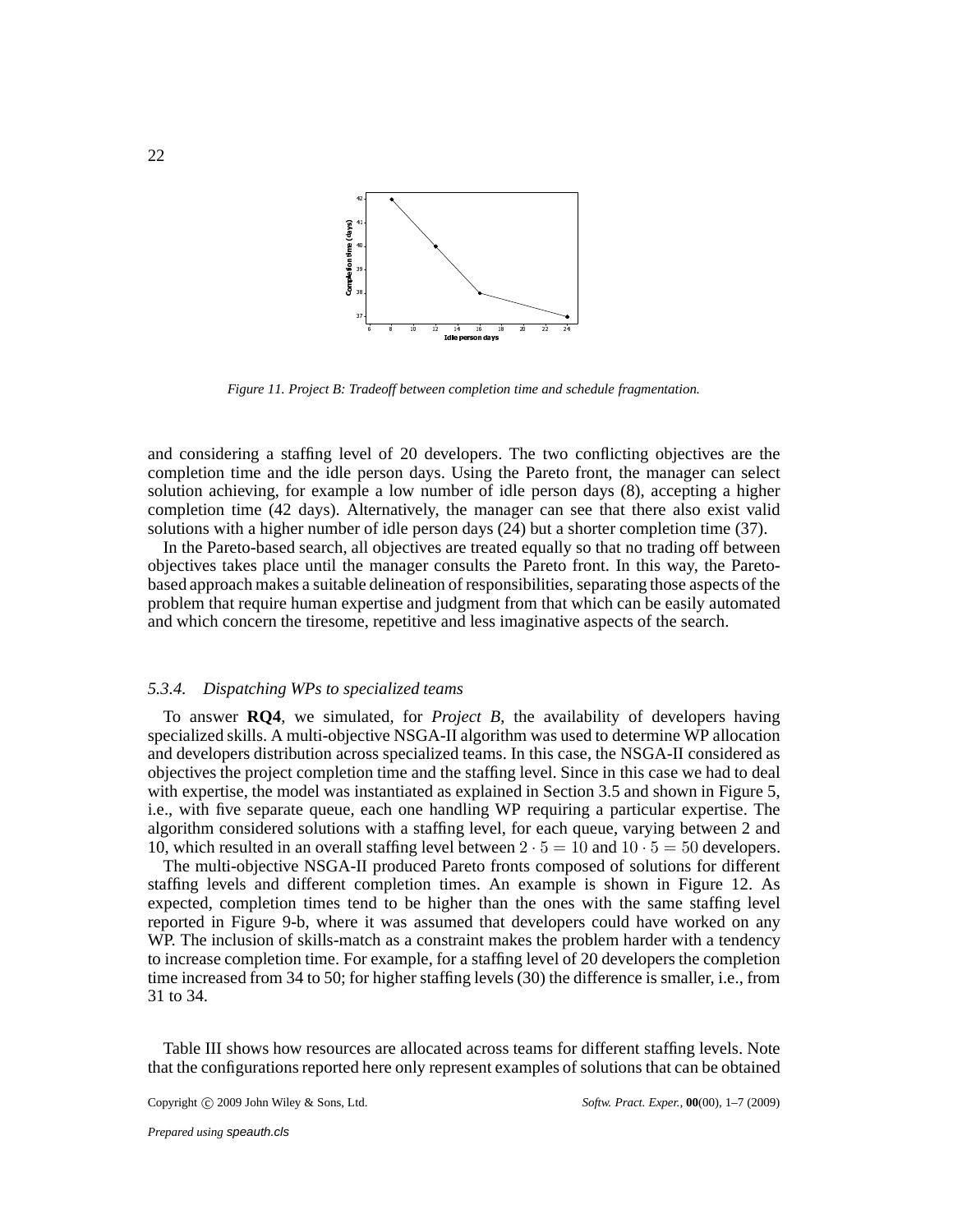

*Figure 12. Dispatching requests to specialized teams.*

| Completion | Total    | Database | GUI        | Networking | Middleware | Core  |
|------------|----------|----------|------------|------------|------------|-------|
| Time       | Staffing |          |            |            |            |       |
| 58         | 18       | 1,2      | 1,1,2      | 1,1        | 1,2        | 1,2,3 |
| 56         | 19       | 1,2      | 1, 1, 2    | 1, 1, 1    | 1,2        | 1,2,3 |
| 53         | 20       | 1, 1, 2  | 1, 1, 1    | 1, 1, 1, 1 | 3          | 1,2,3 |
| 49         | 21       | 1,2      | 1, 1, 1, 1 | 1, 1, 1    | 1,2        | 1,3,4 |
| 48         | 22       | 1,2      | 1, 1, 1    | 1, 1, 1, 1 | 1,3        | 1,3,4 |
| 40         | 23       | 2,2      | 1, 1, 1    | 1, 1, 2    | 1,3        | 1,3,4 |
| 39         | 25       | 2,2      | 1,1,2      | 1, 1, 3    | 1,3        | 1,3,4 |
| 37         | 27       | 2,2      | 1, 1, 1, 1 | 1, 1, 3    | 1,3        | 2,3,5 |

*Table III. Staffing of specialized teams: team composition for different staffing levels.*

with that staffing levels.  $x, y, z$  in a column means that the algorithm allocated, for that queue, three teams composed of  $x, y$ , and  $z$  developers respectively. The search process yields insight into the effects of skills-matching on team sizes. The search is guided by fitness and so there is a 'logic' to the solutions that it is able to locate in the solution space. Inspection of the results reveals some interesting relationships between the structure of the dependences in the project and the way in which the search-based algorithms seeks to optimize the allocation of staff to teams.

For example, consider the Database queue. For this queue, the algorithm attempts to create teams composed on 2 developers. Database WPs constitute the majority of the WPs, thus they required short maintenance times, although on most cases they did not block other WPs, as shown in Figure 7. Perhaps the most interesting situation occurs with the GUI queue: the number of developers did not necessarily increase with a higher total staffing (and a smaller completion time). This is because almost all GUI WPs are independent of other WPs. Therefore, project completion time tends to depend upon other WPs.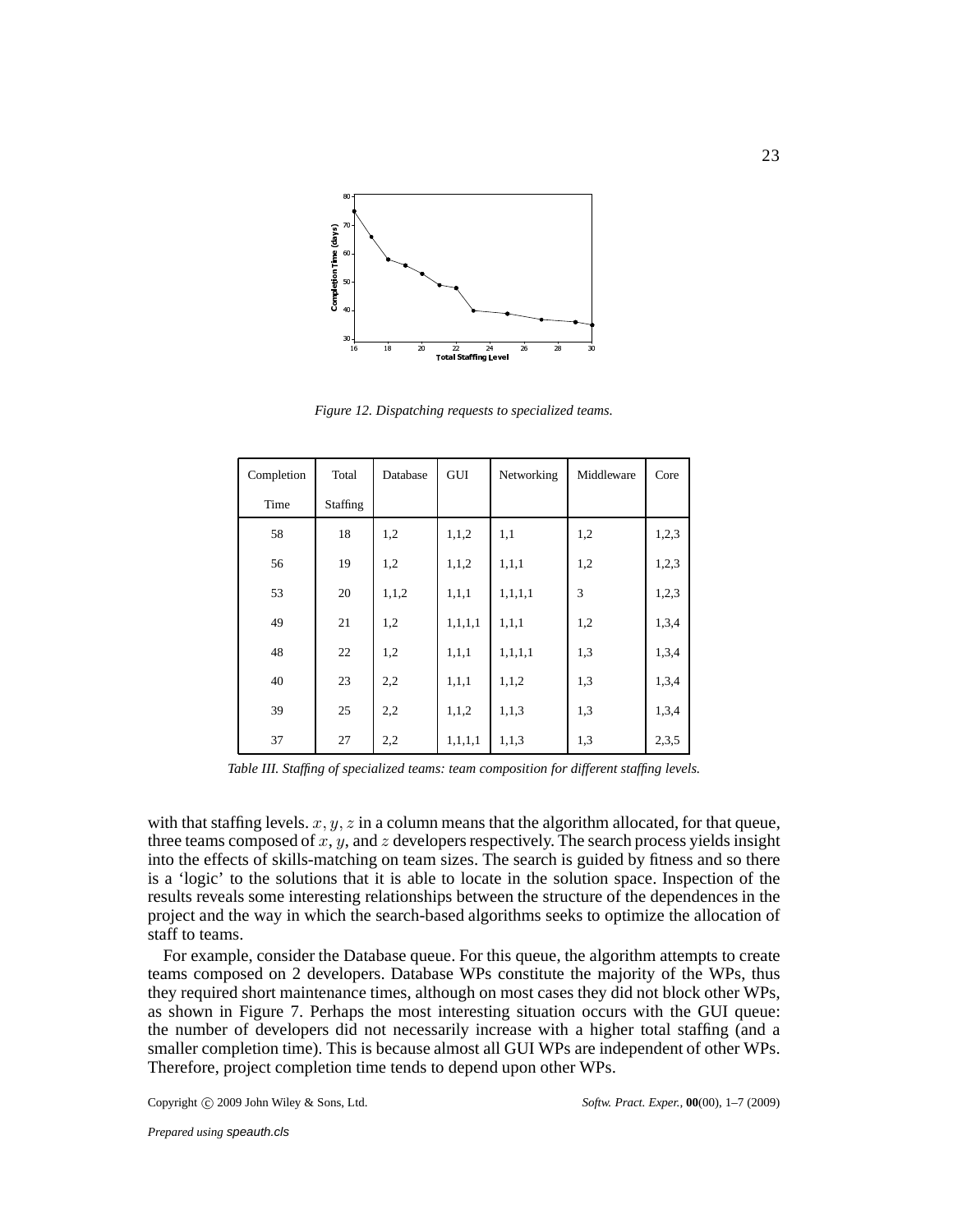Notice that, for the Network queue, the algorithm allocated many singleton teams. This turns out to happen because Networking WPs impose dependences on several groups of other WPs. Therefore, working on Networking tasks in parallel is highly efficient for this problem structure. For Middleware, the algorithm allocated a larger team (composed of 2-4 developers) plus (except for a staffing of 20) one singleton team. This is because most these WPs were sequentially dependent: the only way to complete them in a short time is to create larger teams. Finally, the team allocation was consistent, when increasing the staffing, for the Core queue: a smaller team, a medium team, and a larger team to be able to handle Core WPs that were of different size and on which many other WPs are dependent on.

## **5.4. Discussion**

When comparing different algorithms (**RQ1**) it is evident that SA and GA outperform SHC. Despite the use of random restarting, hill climbing still suffers from the fact that solutions tend to get trapped into local optima, while it is known that GA can avoid this problem and that SA is able to improve it because of its capacity to temporarily accept worse solutions. The performance of both GA and SA in our experiments provide evidence to support the claim that it is worthwhile adopting of one of these two algorithms in a tool that act as a project management assistant.

The proposed approach permits the decision maker to analyze the variation in best completion time when increasing or decreasing the staffing level (**RQ2**). As might be expected, the case studies reveal that, in the presence of a large number of dependences, staffing increments over certain values do not produce improvements in project completion time, since dependences limit the level of parallelism that can be achieved. Of course, in both cases we are considering projects where Brooks' law does not apply, thus there is a linear relationship between staffing levels and time needed to perform the task. Once again, the availability of analyses performed with the proposed approach gives the manager the ability to analyze the return on investment of staff time in terms of reduced completion time. This may help to facilitate the negotiation of deadlines and costs with the software customer.

Differences between the two projects studied in this paper can be seen by considering how staff is distributed across teams when varying the staffing level. Where there are no dependences, the approach tends to parallelize the work as much as possible, by creating a large number of small teams. In projects with a high number of dependences—such as *Project B*—larger teams appear more desirable, since they can be used to quickly process blocked tasks. On the other hand, this is also true when the project contains very large WPs: such is the case with *Project A*, where, above a certain staffing level, the search tends to locate solutions that increase the size of existing teams rather than creating new ones.

When handling projects with dependences among WPs, such as *Project B*, one phenomenon that should be limited as much as possible is schedule fragmentation (**RQ3**). Clearly, there may be cases in which fragmentation might be acceptable, e.g., when developers are able to work on different projects at the same time or when there is the possibility of using the idle time for other activities such as training. By using multi-objective NSGA-II optimization, the manager can choose among a Pareto front of solutions achieving different compromises between project completion time and idle person days.

When using queues with teams composed of specialized developers (**RQ4**), it was noted that the algorithm tends to understaff queues for categories of WPs that do not block the entire project (e.g., GUI-related WPs for *Project B*), while it creates a small number of larger teams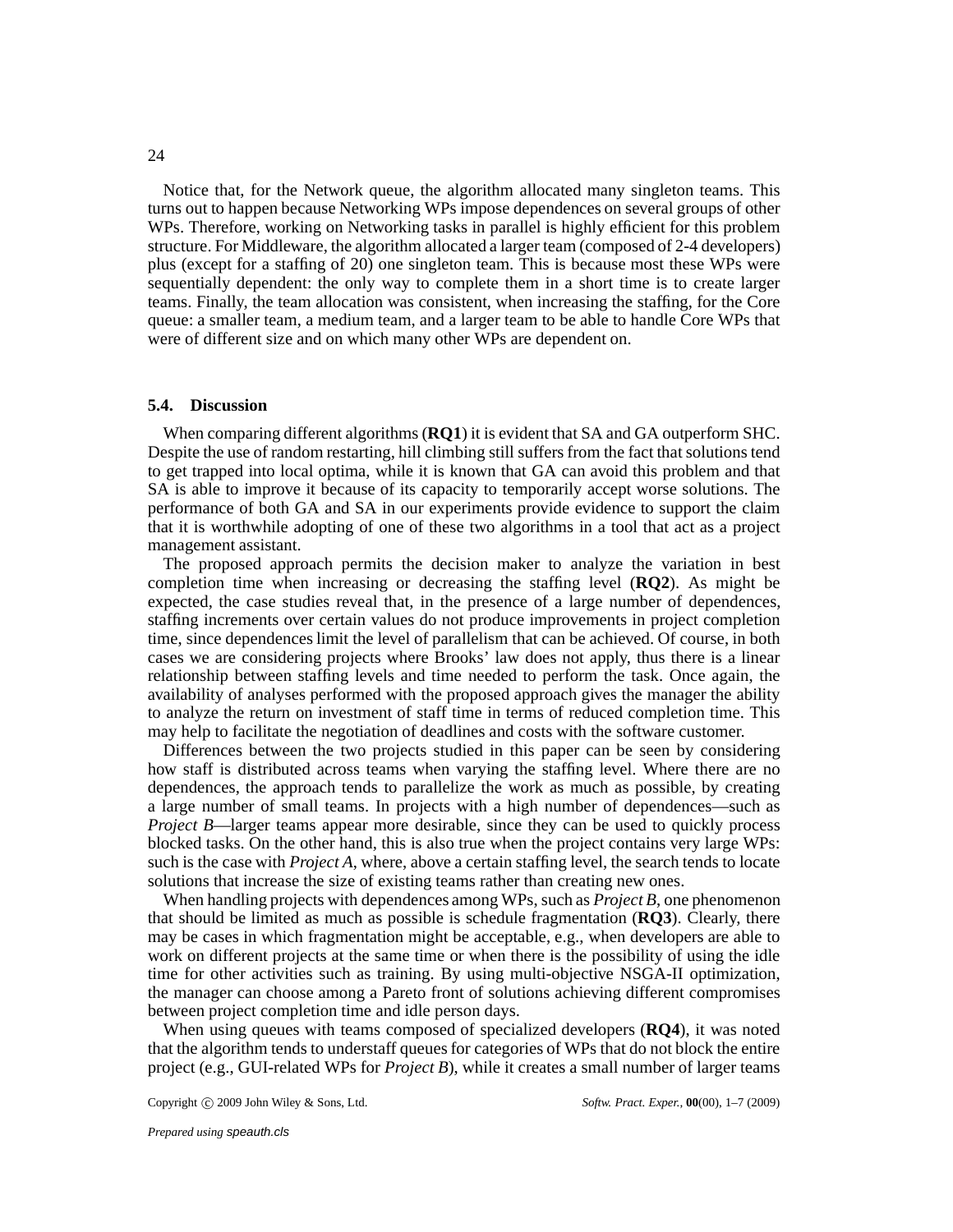| Config.   | <b>Singleton</b> | # of teams for  |   |                |                |          | <b>Total</b> |      |       |
|-----------|------------------|-----------------|---|----------------|----------------|----------|--------------|------|-------|
|           | allowed          | different sizes |   |                |                |          |              | # of |       |
|           |                  | 1               | 2 | 3              | 4              | 5        | 6            | 7    | teams |
| Generated | Yes              | 3               | 1 | 5              | $\overline{0}$ | $\Omega$ | $\theta$     | 0    | 9     |
| Generated | No               | 0               | 4 | 1              | 1              | 1        | $\theta$     | 0    |       |
| Actual    |                  | $\theta$        |   | $\overline{c}$ | $\theta$       |          | $\Omega$     |      | 5     |

*Table IV. Project B: Comparison between generated and actual team allocation.*

if WPs of a particular category (e.g., Middleware) must be worked sequentially. In other cases the algorithm tends to balance between having many smaller teams working in parallel with large teams able to quickly complete a WP.

Finally, it is interesting to compare the results of our approach with the real project staffing level and people organization. While for *Project A* this information was fully available, for *Project B* (which comes from a different company) it was not possible to include real data about the projects actual completion time, but only about the staffing level and the distribution of developers across teams.

For *Project A* the actual staffing level was roughly 80 developers while the completion time of 155 working days. The number of teams varied during the time between 2 and 27 with a median value of 6, as shown in previous papers [3, 50]. The number of teams working concurrently in a given day (thus the number of servants in a queuing model) varied from 1 to 12, with a median value of 6. This confirms the fact that industry managers avoided having a large number of teams composed of few developers, preferring, instead, few teams composed of more developers. This permitted to minimize the risks, also because developers were also working on other, different tasks. If comparing, for the same staffing level (46 developers) the completion time with the one estimated in paper [3], the new developers distribution and WP assignment to team permitted a median completion time of 116 working days instead of 155 working days.

Differently from *Project A*, the resource allocation for *Project B* was done at the beginning of the project and not changed anymore. Table IV compares the actual distribution of developers across teams with the ones instantiated by our approach. As shown, actual assignment is closer to the automatically generated assignment when preventing the creation of singleton groups. This confirms the conjecture that managers tends not to create such a kind of teams. The most tangible difference is the presence in the actual allocation of a team composed of 7 developers, supplied, in the generated allocation, by a large (four) number of 2-developers teams, that can better permit the parallelization of work.

## **5.5. Limitations, Assumptions and Threats to Validity**

The evaluation of approach presented in this paper relies on the two real world projects for which we were able to obtain data. Naturally, these projects may not be typical and so care is required in extrapolating the results. In particular, neither project had mutually interdependent WPs (cyclical dependences) or WPs that had to be processed in parallel at the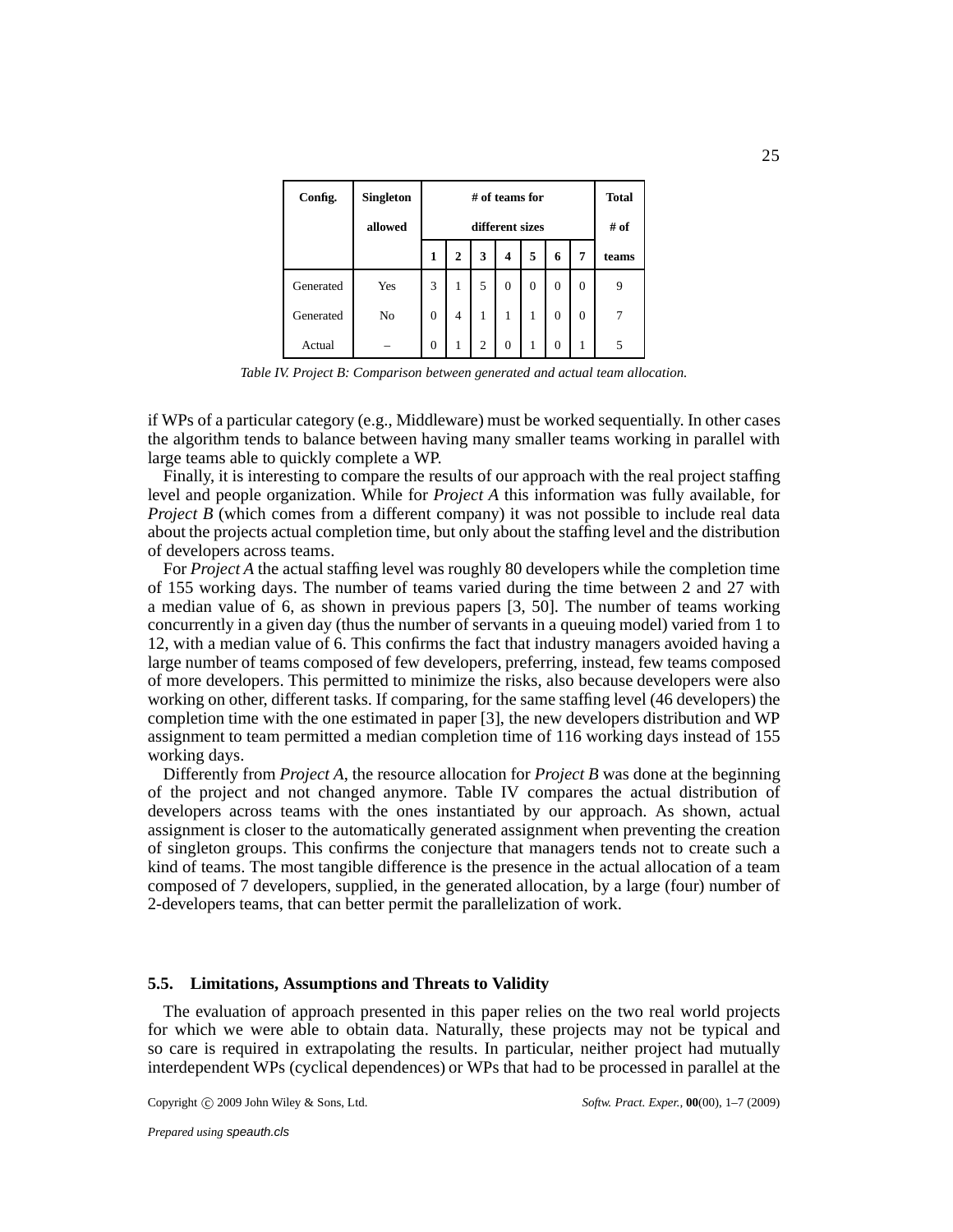same time nor requirements for specific skill assignments. Naturally, this may be different in other software projects, thereby requiring a change in formulation. Notwithstanding the precedence constraints imposed by dependences, non overlapping WPs means that each WP can be treated as an atomic unit of work. A different formulation would be required to handle overlapping WPs.

Expertise was treated as Boolean property; either a developer has the expertise or does not. Our real world projects did not have expertise data and we did not think it right to develop sophisticated approaches based on mere speculation. Finally, we also assumed that each WP required only a single expertise.

Each of the two projects also has its own set of limitations and assumptions, that were made by the managers who collected the data and this has a consequent effect upon the way in which we are able to experiment with the data.

*Project A* was the simpler of our two real world projects, because it involved maintenance interventions were performed almost semi-automatically and involved highly standardized activities. The project involved searching for year fields and making them Y2K compliant by inserting a source code fragment implementing a windowing mechanism. In such conditions, it is possible to make the assumption of interchangeability between people and months. That is, given a maintenance team size, s and the effort required  $e$ , the time t necessary to perform the task is  $t = e/s$ .

Of course, in general, due to Brooks' law [40], this could be an overly optimistic assumption. However, as other authors have noted [39], given the small team sizes (fewer than eight developers) and the standard (training-free) nature of the maintenance task, this approximation was considered reasonable. Therefore, results may not be limited merely to similar 'defined task' maintenance interventions but may also apply to other projects.

For *Project B*, we also make the assumption that staff can be allocated to different WPs without a need for re-training. This does not directly contravene Brooks' law, because we make no attempt to allocate new staff to work on a WP that has already underway. Thus, it could be said that we observe Brooks' law at the micro level, but at the macro level, we assume that there is no need for re-training.

The remainder of this section, formally considers the threats to validity that may affect the extent to which the empirical results of any study can be generalized. We shall consider these general treats to validity and the way in which they affect the extent to which the results presented in the paper can be generalized and relied upon.

*Construct validity* threats may be due to the simplifications made on the maintenance process modeled, as well as to the assumptions made in Section 5.5. However (i) more complex maintenance processes can be modeled using queuing networks as shown in paper [3] without preventing the applicability of the proposed approach (ii) this paper has shown how it is possible to consider a multi-queue configuration to allocate teams of specialized developers, and (iii) effects such as communication overhead can be introduced in the relationship between completion time and effort as shown in paper [41].

*Internal validity* threats, in our case study, can be due to the randomness of the results obtained when running the different algorithms. To limit such a threat, different actions were taken:

• First and foremost, we carefully calibrated the parameters for each algorithm, the number of comparisons needed by SA, SHC and RND and the number of generations and the population size needed by GA. The chosen values were determined ensuring that further increases do not significantly affect the results, and we compared the different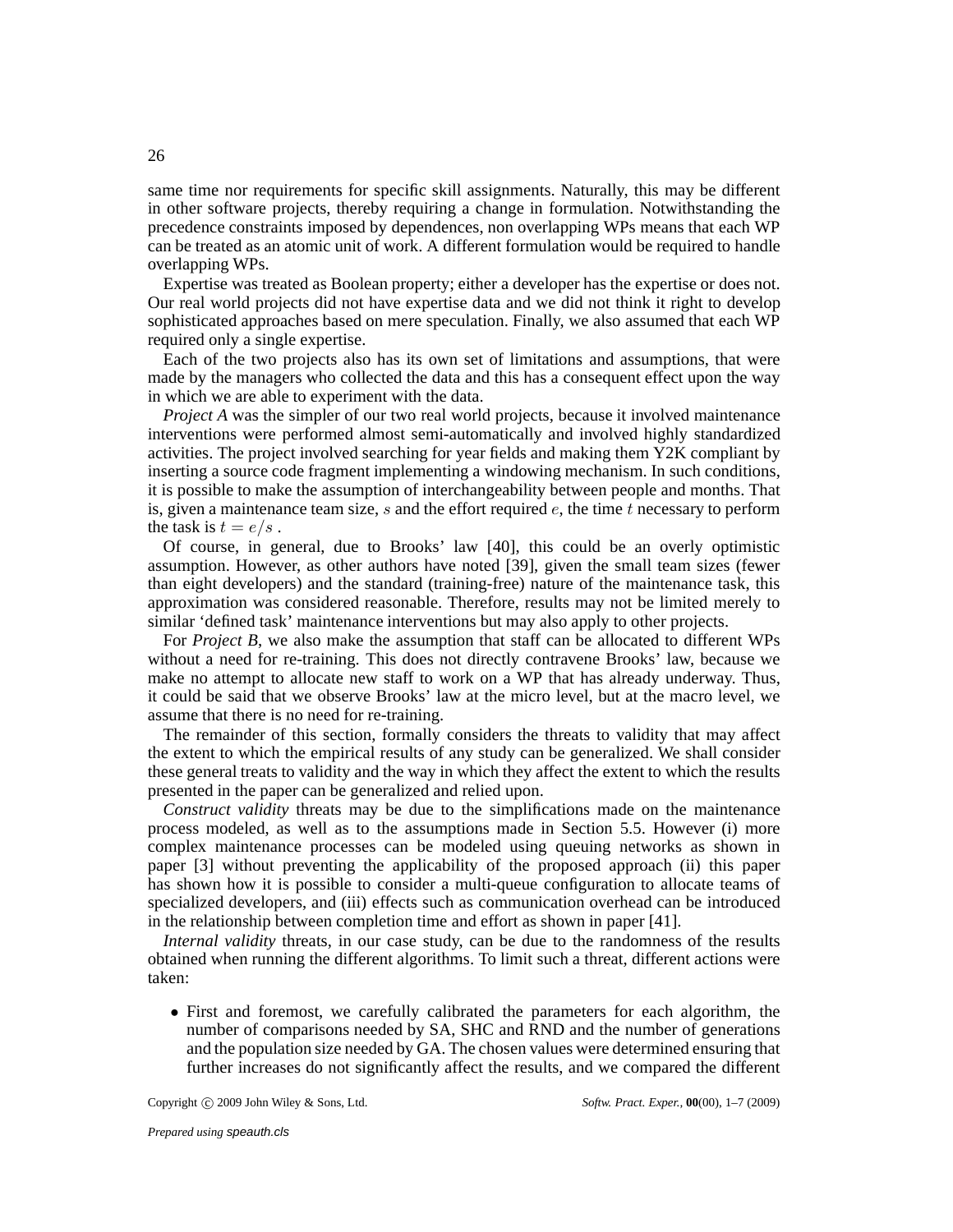algorithms over the same number of solutions generated.

• To avoid results being affected by randomness, as mentioned in Section 5.2 each experiment was performed 30 times, and statistics over the different runs were reported.

With regards to *External validity*, as explained earlier, the results obtained can be extended to projects where communication overhead does not affect the performance of the teams. For all the other cases, there is the need for a more complex model. Nevertheless, this does not affect the applicability of the overall approach, once factors such as communication overhead have been modeled in the fitness function, as shown in other work paper [41].

# 6. Conclusion

This paper presented a comprehensive treatment of a search-based approach to software project planning, showing how search-based techniques can be used to address problems of staffing level adjustment, allocation of staff to teams, reduction of project fragmentation and team composition based on different programmer expertise and WP required knowledge. These problems are believed to be particularly acute in software projects, yet hitherto, there has been little work on the application of search-based optimization techniques for addressing these problems.

The paper reported empirical results from the application of search techniques to two large scale, real world maintenance and evolution projects. The results show that both Simulated Annealing and Genetic Algorithms can construct solutions that have the potential to provide valuable decision support to software managers. The results also show that the search-based approach implicitly maximizes parallelism in the project to shorten completion time and reduce fragmentation. The data also shed light on the impact of dependences in software projects. Finally, the approach allows for balancing conflicting objectives such as completion time, staffing level and resource allocation by using multi-objective optimization, providing the manager with Pareto fronts of possible solutions rather than single solutions.

The proposed approach cannot be considered a substitute to the managers' activity related to project planning and staffing: personal experience, plus the knowledge of the organizational structure, of people skills and working attitude are vital to effectively plan a project. The manager is the sole judge of feasibility and soundness of computed solutions; approaches as the one presented in this paper aim at supporting manager activity when the space of solutions is so large that the manual or exhaustive search became daunting tasks. Indeed, (semi)automatic approaches can be a useful contribution, providing managers with initial solutions that can be refined taking into account factors not captured by the model.

Work-in-progress includes empirical studies aimed at evaluating the robustness and sensitiveness of schedules generated by the proposed approach [32]. Also future work is devoted to add further levels of complexity to the proposed model for example:

- the presence of interdependent (overlapping) WP requiring some joint work;
- the use of a more sophisticated model of expertises. For instance, instead of considering expertise as a Boolean property, one can imagine that there might be developers with low, medium or high expertise, as in the work of Gutjahr *et al.* [36] and Stummer *et al.* [20]. Moreover, complex projects might require more than one expertise for each WP, thus future extensions of the approach proposed in this paper should support that.
- $\bullet$  the possibility of periodically re-organizing the people distribution to teams, as well as the possibility (as in [36, 20]) that developers might only spend part of their available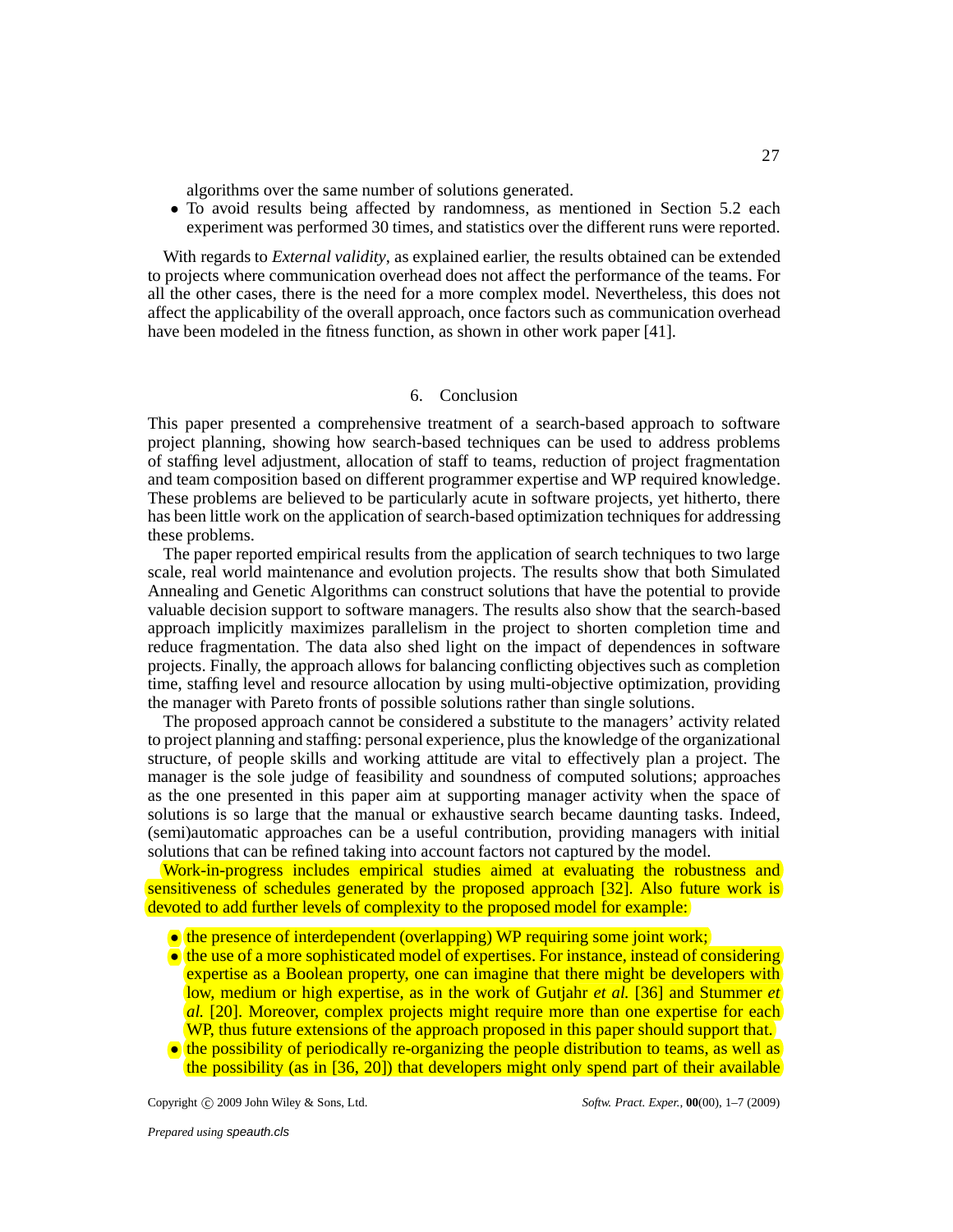time on the WP they have been assigned to.

Last, but not least, we intend to consider further optimization techniques, in particular to handle multi-objective optimization (e.g., comparing solutions provided by NSGA-II with the exact Pareto front).

## 7. Acknowledgments

This research was partially supported by the Natural Sciences and Engineering Research Council of Canada (Research Chair in Software Evolution #950-202658) and by G. Antoniol Individual Discovery Grant.

#### REFERENCES

- 1. B.W. Boehm, E. Horowitz, R. Madachy, D. Reifer, B.K. Clark, B. Steece, A. Winsor Brown, S. Chulani, and C. Abts, *Software Cost Estimation with COCOMO II*, Prentice-Hall, Englewood Cliffs, NJ, 2000.
- 2. M.J. Shepperd and C. Schofield, 'Estimating software project effort using analogies', *IEEE Transactions on Software Engineering*, **23**(11), 736–743, (1997).
- 3. G. Antoniol, A. Cimitile, G. A. Di Lucca, and M. Di Penta, 'Assessing staffing needs for a software maintenance project through queuing simulation', *IEEE Transactions on Software Engineering*, **30**(1), 43– 58, (Jan 2004).
- 4. M.R. Garey and D.S. Johnson, *Computers and Intractability: a Guide to the Theory of NP-Completeness*, W.H. Freeman, 1979.
- 5. P. Husbands, 'Genetic algorithms for scheduling', *AISB Quarterly*, (89).
- 6. K Deb, *Multi-Objective Optimization using Evolutionary Algorithms*, John Wiley & Sons, New York, NY 10158-0012, 2001.
- 7. L. Davis, 'Job-shop scheduling with genetic algorithms', in *International Conference on GAs*, pp. 136–140. Lawrence Erlbaum, (1985).
- 8. E.G. Jr Coffman, M.R. Garey, and D.S. Johnson, 'Approximation algorithms for bin-packing', *In Algorithm Design for Computer System Design*, (1984).
- 9. E. Hart, D. Corne, and P. Ross, 'The state of the art in evolutionary scheduling', *Genetic Programming and Evolvable Machines*, (2004).
- 10. R. Kolisch and S. Hartmann, 'Experimental investigation of heuristics for resource-constrained project scheduling: An update', *European Journal of Operational Research*, **174**(1), 23–37, (October 2006).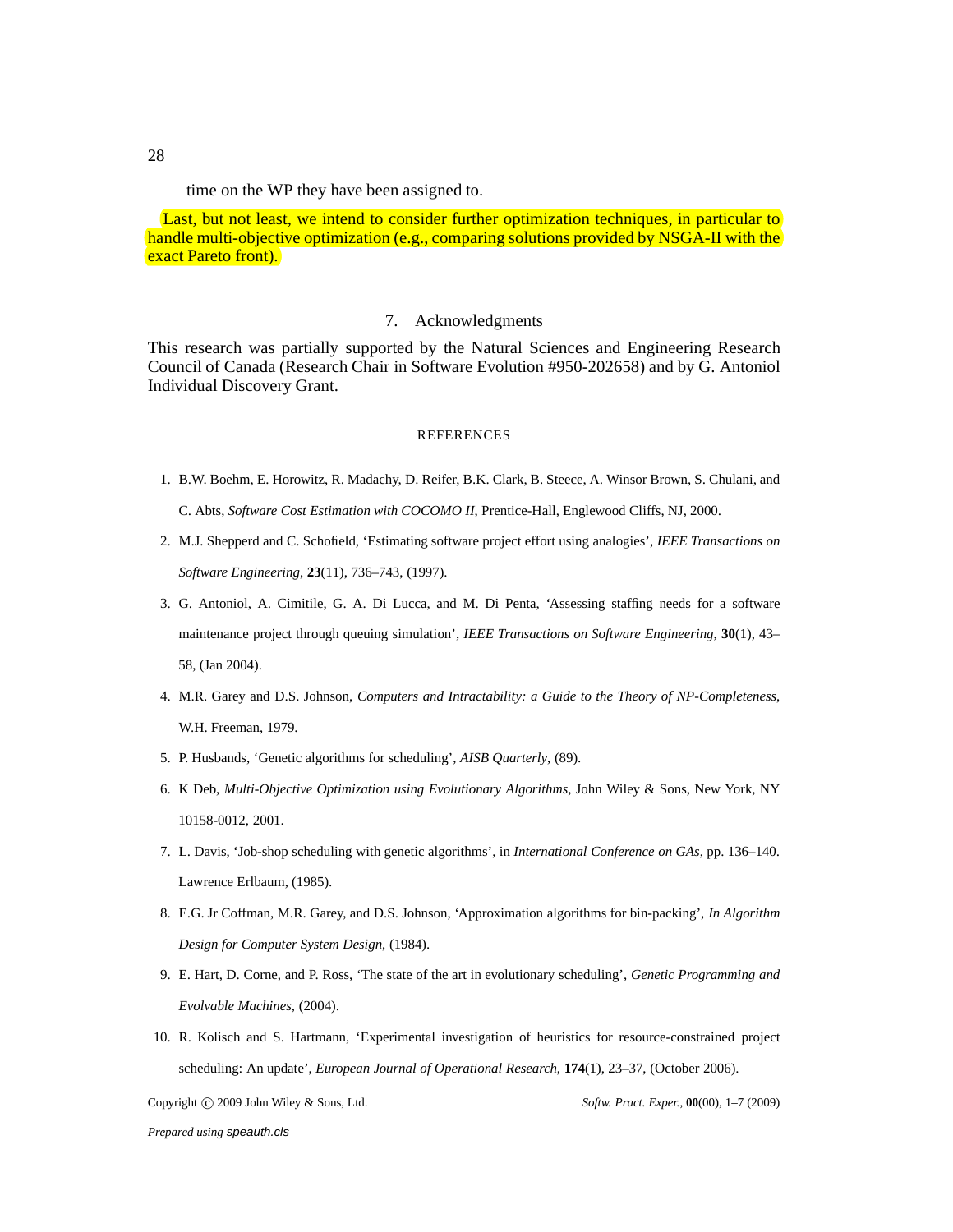- 11. M. Harman, 'The current state and future of search based software engineering', in *Future of Software Engineering 2007*, eds., Lionel Briand and Alexander Wolf, Los Alamitos, California, USA, (2007). IEEE Computer Society Press.
- 12. J. Clark, J.J. Dolado, M. Harman, R.M. Hierons, B. Jones, M. Lumkin, B. Mitchell, S. Mancoridis, K. Rees, M. Roper, and M. Shepperd, 'Reformulating software engineering as a search problem', *IEE Proceedings — Software*, **150**(3), 161–175, (2003).
- 13. M. Harman, A. Mansouri, and Y. Zhang, 'Search based software engineering: A comprehensive analysis and review of trends techniques and applications', Technical Report TR-09-03, Department of Computer Science, King's College London, (April 2009).
- 14. C. Chao, J. Komada, Q. Liu, M. Muteja, Y. Alsalqan, and C. Chang, 'An Application of Genetic Algorithms to Software Project Management', in *Proceedings of the 9th International Advanced Science and Technology*, pp. 247–252, Chicago, Illinois, USA, (March 1993).
- 15. C.K. Chang, C. Chao, S. Hsieh, and Y. Alsalqan, 'SPMNet: a Formal Methodology for Software Management', in *Proceedings of the 18th Annual International Computer Software and Applications Conference (COMPSAC '94)*, pp. 57–57, Taipei, Taiwan, (9-11 November 1994). IEEE.
- 16. C.K. Chang, C. Chao, T.T. Nguyen, and M. Christensen, 'Software Project Management Net: a new Methodology on Software Management', in *Proceedings of the 22nd Annual International Computer Software and Applications Conference (COMPSAC '98)*, pp. 534–539, Vienna, Austria, (19-21 August 1998). IEEE Computer Society Press.
- 17. C.K. Chang, M.J. Christensen, and T. Zhang, 'Genetic Algorithms for Project Management', *Annals of Software Engineering*, **11**(1), 107–139, (November 2001).
- 18. J.S. Aguilar-Ruiz, I. Ramos, J.C. Riquelme Santos, and M. Toro, 'An Evolutionary Approach to Estimating Software Development Projects', *Information and Software Technology*, **43**(14), 875–882, (December 2001).
- 19. J.S. Aguilar-Ruiz, J.C. Riquelme Santos, and I. Ramos, 'Natural Evolutionary Coding: An Application to Estimating Software Development Projects', in *Proceedings of the 2002 Conference on Genetic and Evolutionary Computation (GECCO '02)*, pp. 1–8, New York, USA, (9-13 July 2002).
- 20. C. Stummer, E. Kiesling, and W.J. Gutjahr, 'A multicriteria decision support system for competence-driven project portfolio selection', *International Journal of Information Technology and Decision Making*, **8**(2), 379–401, (2009).

Copyright c 2009 John Wiley & Sons, Ltd. *Softw. Pract. Exper.,* **00**(00), 1–7 (2009) *Prepared using* speauth.cls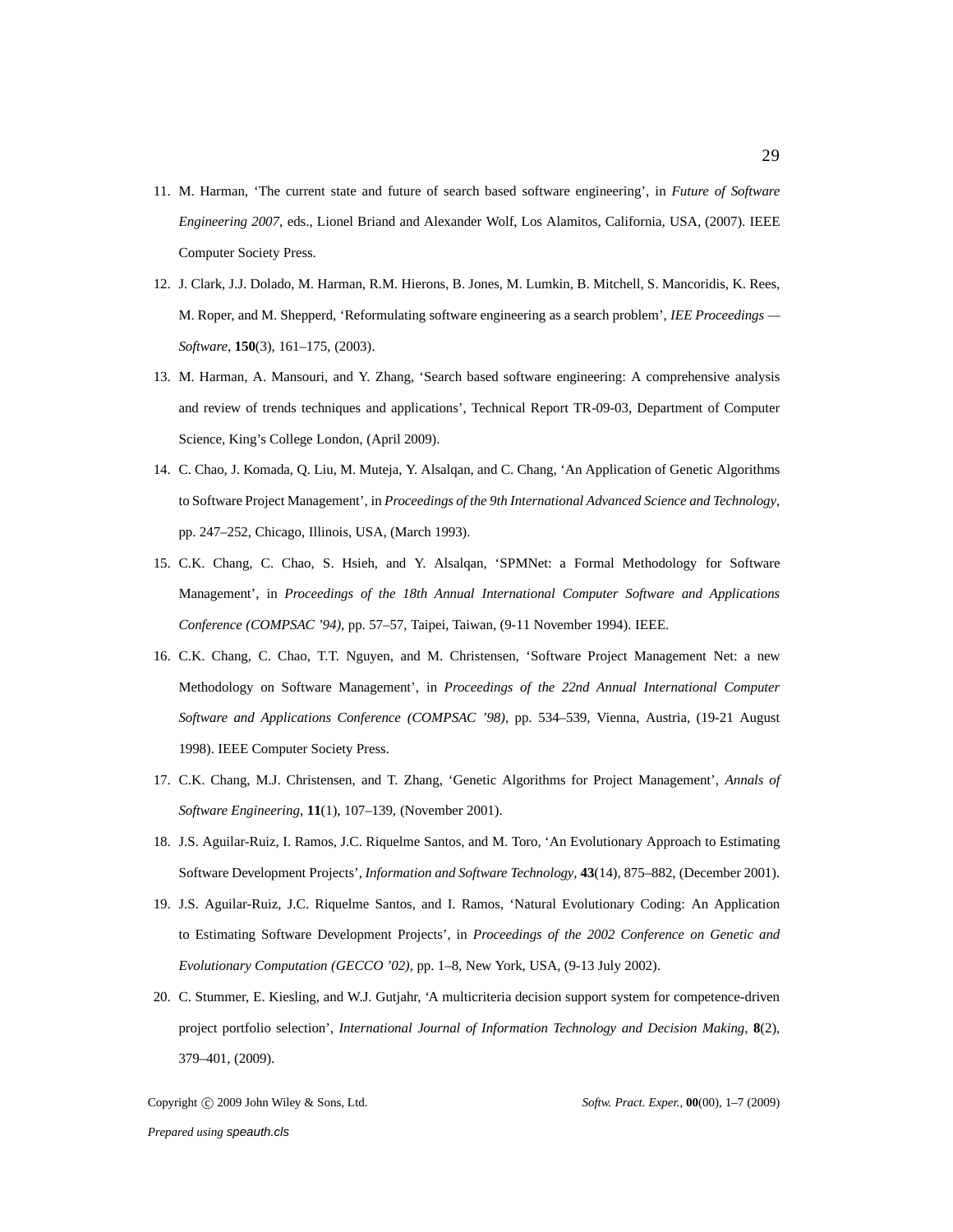- 21. E. Alba and F. Chicano, 'Software Project Management with GAs', *Information Sciences*, **177**(11), 2380– 2401, (June 2007).
- 22. E. Alba and F. Chicano, 'Management of Software Projects with GAs', in *Proceedings of the 6th Metaheuristics International Conference (MIC '05)*, pp. 13–18, Vienna, Austria, (August 2005). Elsevier Science Inc.
- 23. G. Antoniol, M. Di Penta, and M. Harman, 'Search-based techniques applied to optimization of project planning for a massive maintenance project', in 21<sup>st</sup> IEEE International Conference on Software *Maintenance*, pp. 240–249, Los Alamitos, California, USA, (2005). IEEE Computer Society Press.
- 24. E. Alba, G. Luque, and F. Luna, 'Parallel metaheuristics for workforce planning', *Journal of Mathematical Modelling and Algorithms*, **6**(3), 509–528, (2007).
- 25. R. Alvarez-Valdes, E. Crespo, J.M. Tamarit, and F. Villa, 'A Scatter Search Algorithm for Project Scheduling under Partially Renewable Resources', *Journal of Heuristics*, **12**(1-2), 95–113, (March 2006).
- 26. A. Barreto, M. de O. Barros, and C. Werner, 'Staffing a Software Project: a Constraint Satisfaction and Optimization-based Approach', *Computers & Operations Research*, **35**(10), 3073–3089, (October 2008).
- 27. V, Cortellessa, F. Marinelli, and P. Potena, 'An Optimization Framework for "Build-Or-Buy" Decisions in Software Architecture', *Computers & Operations Research*, **35**(10), 3090–3106, (October 2008).
- 28. P. Kapur, A. Ngo-The, G. Ruhe, and A. Smith, 'Optimized staffing for product releases and its application at Chartwell Technology', *Journal of Software Maintenance and Evolution: Research and Practice (Special Issue Search Based Software Engineering)*, **20**(5), 365–386, (September 2008).
- 29. J.J. Dolado, 'On the Problem of the Software Cost Function', *Information and Software Technology*, **43**(1), 61–72, (January 2001).
- 30. C. Kirsopp, M. Shepperd, and J. Hart, 'Search Heuristics, Case-based Reasoning And Software Project Effort Prediction', in *Proceedings of the 2002 Conference on Genetic and Evolutionary Computation (GECCO '02)*, pp. 1367–1374, New York, (9-13 July 2002). Morgan Kaufmann Publishers.
- 31. M. Shepperd, 'Software economics', in *Future of Software Engineering 2007*, eds., Lionel Briand and Alexander Wolf, Los Alamitos, California, USA, (2007). IEEE Computer Society Press.
- 32. S. Gueorguiev, M. Harman, and G. Antoniol, 'Software project planning for robustness and completion time in the presence of uncertainty using multi objective search based software engineering', in *Genetic and Evolutionary Computation Conference, GECCO 2009, Proceedings, Montreal, Qu´ebec, Canada, July 8-12,*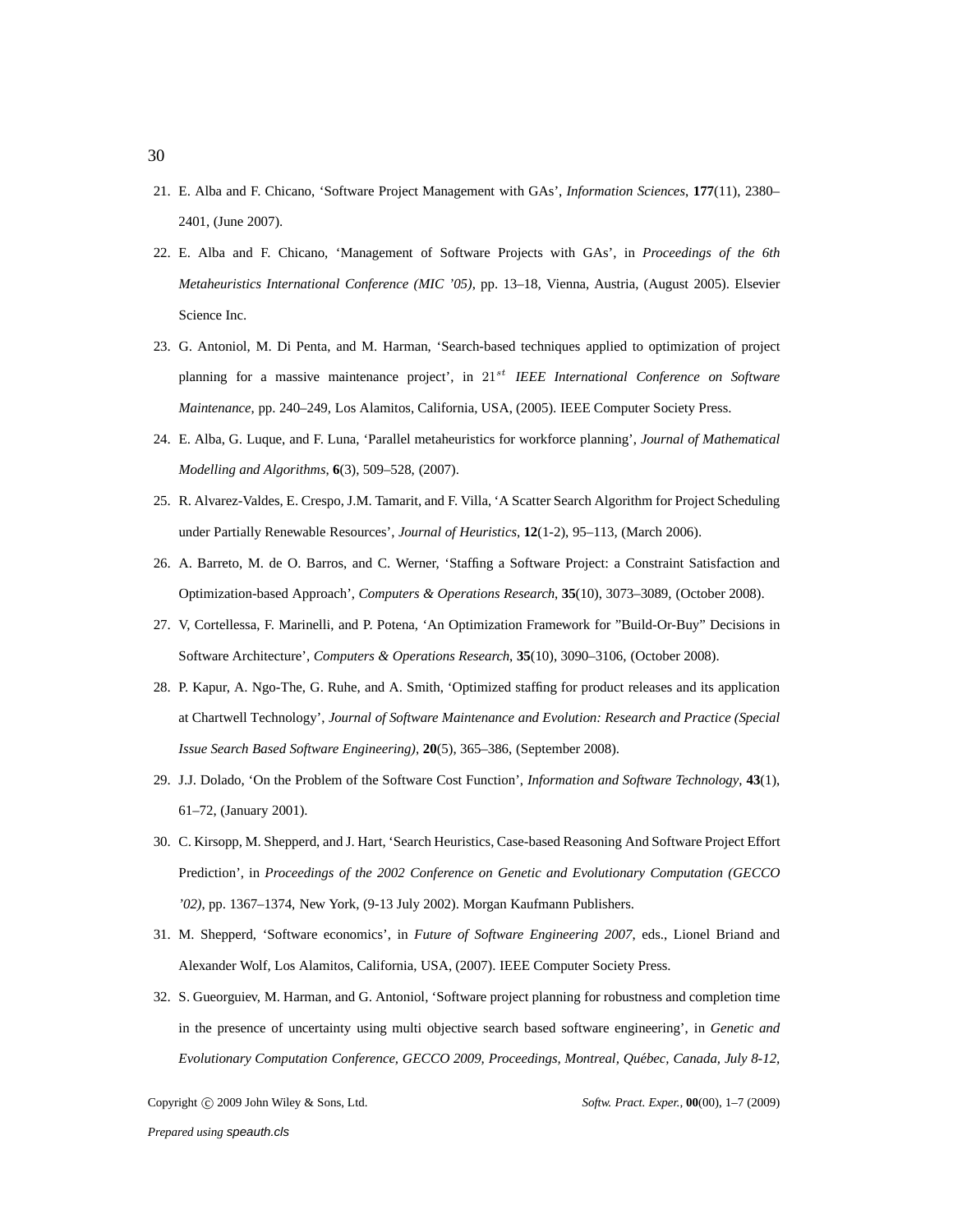*2009*, pp. 1673–1680. ACM, (2009).

- 33. R. Ramaswamy, 'How to staff business critical maintenance projects', *IEEE Software*, **7**(7), 90–95, (May 2000).
- 34. I. Podnar and B. Mikac, 'Software maintenance process analysis using discrete-event simulation', in *European Conference on Software Maintenance and Reengineering*, pp. 192–195, Lisbon, Portugal, (Mar 2001). IEEE Society Press.
- 35. A. Bertolino, E. Marchetti, and R. Mirandola, 'Performance measures for supporting project manager decisions', *Software Process: Improvement and Practice*, **12**(2), 141–164, (2007).
- 36. W. Gutjahr, S. Katzensteiner, P. Reiter, C. Stummer, and M. Denk, 'Competence-driven project portfolio selection, scheduling and staff assignment', *Central European Journal of Operations Research*, **16**(3), 281– 306, (September 2008).
- 37. A. Barreto, M. de Oliveira Barros, and C. Werner, 'Staffing a software project: a constraint satisfaction approach', *ACM SIGSOFT Software Engineering Notes*, **30**(4), 1–5, (2005).
- 38. D. M. Raffo and M.I. Kellner, 'Empirical analysis in software process simulation modeling', *Journal of Systems and Software*, **47**(9), (2000).
- 39. T.K. Abdel-Hamid, 'The dynamics of software project staffing: a system dynamics based simulation approach', *IEEE Transactions on Software Engineering*, **15**(2), 109–119, (1989).
- 40. F. Brooks, *The Mythical Man-Month 20th anniversary edition*, Addison-Wesley Publishing Company, Reading, MA, 1995.
- 41. M. Di Penta, M. Harman, G. Antoniol, and F. Qureshi, 'The effect of communication overhead on software maintenance project staffing: a search-based approach', in *Proceedings of IEEE International Conference on Software Maintenance*, pp. 315–324, (Oct 2007).
- 42. D. Gross and C. Harris, *Foundamentals of Queueing Theory*, John Wiley & Sons, New York, NY 10158- 0012, 1998.
- 43. C. A. Coello Coello, 'Theoretical and numerical constraint-handling tehniques used with evolutionary algorithms: A survey of the state of the art', *Computer Methods in Applied Mechanics and Engineering*, **191**(11-12), (Jan 2002).
- 44. Z. Michalewicz and D.B. Fogel, *How to Solve It: Modern Heuristics (2nd edition)*, Springer-Verlag, Berlin, Germany, 2004.